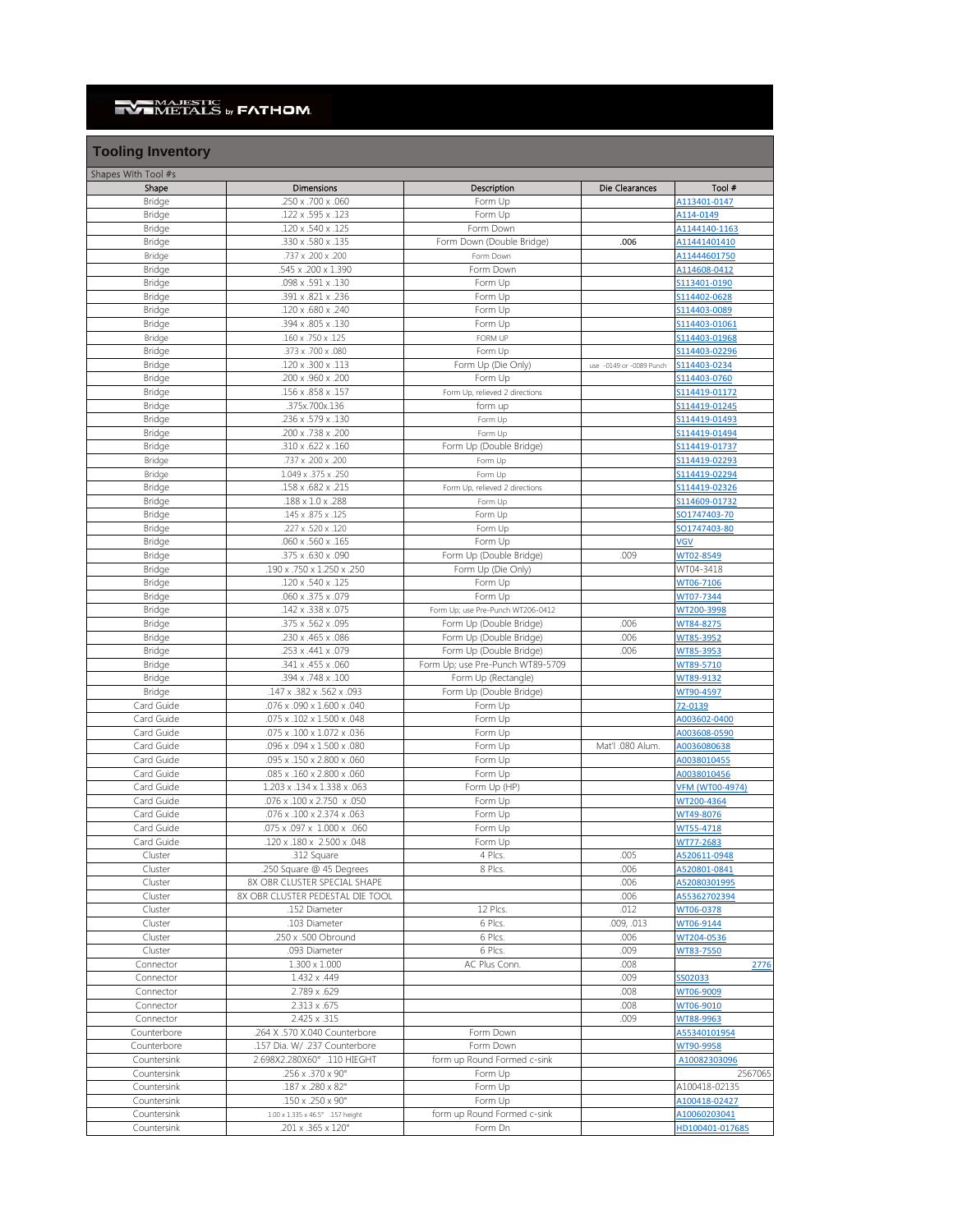| Countersink      | .201 x .365 x 120°                                     | Form Up                           |      | HD100416-017686              |
|------------------|--------------------------------------------------------|-----------------------------------|------|------------------------------|
|                  |                                                        |                                   |      |                              |
| Countersink      | .150 x .290 x 100°                                     | Form Up                           |      | HD100418-017692              |
| Countersink      | .132 x .250 x 120°                                     | Form Up                           |      | S100402-01215                |
| Countersink      | .086 x .240 x 90°                                      | Form Up                           |      | S100402-01220                |
| Countersink      | .131 x .261 x 120°                                     | Form Up                           |      | S100402-01221                |
|                  | .132 x .224 x 90°                                      |                                   |      | S100402-01458                |
| Countersink      |                                                        | Form Up                           |      |                              |
| Countersink      | .160 x .260 x 120°                                     | Form Up                           |      | S100402-0577                 |
| Countersink      | .310 x .480 x 82°                                      | Form Up (Obround)                 |      | S100407-01380                |
| Countersink      | .225 x .325 x 100°                                     | Form Up (Obround)                 |      | S100407-02639                |
| Countersink      | OBR .250 x .280 x 120°                                 | Form Up                           |      | S100407-02919                |
|                  |                                                        |                                   |      |                              |
| Countersink      | .201 x .500 x 100°                                     | Form Down (Obround)               |      | S100430-0074                 |
| Countersink      | .281 x .781 x 100°                                     | Form Down (Obround)               |      | S100430-01012                |
| Countersink      | .300 x .480 x 100°                                     | Form Down (Obround)               |      | S100430-01029                |
| Countersink      | .300 x .480 x 82°                                      | Form Up (Obround)                 |      | S100430-01383                |
| Countersink      | .310 x .350 x 100°                                     | Form Down (Obround)               |      | S100430-02002                |
|                  |                                                        |                                   |      |                              |
| Countersink      | .509 x .629 x 90°                                      | Form Down (Obround)               | .009 | S100430-02004                |
| Countersink      | .390 x .428 x 82°                                      | Form Down (Obround)               | .009 | S100430-02864                |
| Countersink      | .240 x .400 x .100°                                    | Form Down (Obround)               |      | S100430-0777                 |
| Countersink      | .277 x .475 x 100°                                     | Form Down (Obround)               |      | S100430-0780                 |
| Countersink      | .170 x .216 x 82°                                      | Form Down Formed C-Sink           |      | S100449-02389                |
|                  |                                                        |                                   |      |                              |
| Countersink      | .250 x .450 x 82°                                      | Form Down Formed C-Sink           |      | S100449-02783                |
| Countersink      | .132 x .250 x 120°                                     | Form Up                           |      | SO333789-180                 |
| Countersink      | .153 x .279 x82°                                       | Form Down                         | .009 | SP100401-011812              |
| Countersink      | .310 x .507 x 82°                                      | Form Down                         |      | SP100401-04790               |
| Countersink      | $\varnothing$ .129 x .242 x 82 $^{\circ}$              | From Up                           |      | SP100416-013493              |
|                  |                                                        |                                   |      |                              |
| Countersink      | .100 x .261 x 82°                                      | Form Up                           |      | SP100416-01493               |
| Countersink      | .196 x .355 x 120°                                     | Form Up                           |      | SP100416-01619               |
| Countersink      | .187 x .280 x 100°                                     | Form Up                           |      | SP100416-01886               |
| Countersink      | .128 x .225 x 82°                                      | Form Up                           |      | SP100416-09033               |
|                  |                                                        |                                   |      |                              |
| Countersink      | $\varphi$ .211 x .390 x 90 $^{\circ}$                  | From Up                           |      | SP100416-13612               |
| Countersink      | .225 x .304 x 82° W/.127 x .206 Pilot                  | Form Down (Obround)               | .010 | WT03-1960                    |
| Countersink      | .125 x .240 x 120°                                     | Form Down                         |      | WT201-0560                   |
| Countersink      | .128 x .239 x 120°                                     | Form Up                           |      | WT203-2786                   |
| Countersink      | .300 x .506 x 100° W/.166 x .372 Pilot                 | Form Down (Obround)               | .009 | WT56-8434                    |
|                  |                                                        |                                   |      |                              |
| Countersink      | .300 x .480 x 100° W/.166 x .346 Pilot                 | Form Down (Obround)               | .009 | WT56-8435                    |
| Countersink      | .300 x .458 x 100° W/.166 x .324 Pilot                 | Form Down (Obround)               | .009 | WT56-8436                    |
| Countersink      | $.149 \times .250 \times 90^{\circ}$                   | Form Up                           |      | WT91-6052                    |
| Countersink      | $.197 \times .301 \times 90^{\circ}$                   | Form Up                           |      | WT91-6054                    |
| Dimple           | 1.060 x 1.720 x .330                                   | Form Up                           |      | 1534821-10                   |
|                  |                                                        |                                   |      |                              |
| Dimple           | 1.060 x 1.720 x .330                                   | Form Up                           |      | 1534821-20                   |
| Dimple           | .394 x .676 x .115                                     | Form Down                         |      | 20902 (DZZ)                  |
| Dimple           | .394 x .534 x .063                                     | Form Up                           |      | 2101-298 (DYB)               |
| Dimple           | .397 x .725 x .159                                     | Form Up                           |      | A101-132                     |
| Dimple           | .374 x .466 x .138                                     | Form Up .062 TOP FLAT             |      | A10140103077                 |
|                  |                                                        |                                   |      |                              |
| Dimple           | .323 x .412 x .118                                     | Form Up .050 TOP FLAT             |      | A10140103078                 |
| Dimple           | .270 x .538 x .061                                     | Form Up                           |      | A101402-0772                 |
| Dimple           | .360 x .750 x .169                                     | Form Up                           |      | A101403-0432                 |
| Dimple           | .358 x .588 x .100                                     | Form Up                           |      | A101404-0461                 |
| Dimple           | .320 x .618 x .080                                     | Form Down                         |      | A101409-01302                |
|                  |                                                        |                                   |      |                              |
| Dimple           | .534 x .692 x .046                                     | Form Up                           |      | A101413-02031                |
| Dimple           | .681 x .927 x .098                                     | Form Up                           |      | A10141502024                 |
| Dimple           | .976 x 1.182 x .115                                    | Form Up                           |      | A101601-0771                 |
| Dimple           | .690 x 1.250 x .250                                    | Form Up                           |      | A101601-0801                 |
| Dimple           | 2.000 x 2.300 x .125                                   | Form Up                           |      | A101803-01596                |
| Dimple           | $1.60 \times 1.670 \times .050$                        | Form Up                           |      | A101803-01771                |
|                  |                                                        |                                   |      |                              |
| Dimple           | $1.200 \times 1.560 \times .170$                       |                                   |      | A101803-01819                |
| Dimple           | .761 x 1.869 x .310                                    | Form Up                           |      | A101809-01969                |
| Dimple           | .755 x 1.938 x .310                                    | Form Down                         |      | A101812-02006                |
| Dimple           | 2.306 x 2.404 x .043                                   | Form Down                         |      | A10181203179                 |
| <b>DIMPLE</b>    | 1.228 X 1.322 X .240                                   | <b>FORM UP</b>                    |      | A1076010983                  |
|                  |                                                        |                                   |      |                              |
| Dimple           | .350 x .751 x .184                                     | Form Up                           |      | PA101403-0299                |
| Dimple           | .475 x .975 x .230                                     | Form Up                           |      | S101020-0831                 |
| Dimple           | .320 x .497 x .090                                     | Form Up                           |      | S101402-0532                 |
| Dimple           | .465 x .676 x .058                                     | Form Up                           |      | S101402-0682                 |
| Dimple           | .450 x .670 x .085                                     | Form Up                           |      | S101402-0731                 |
|                  |                                                        |                                   |      |                              |
| Dimple           | .149 x .314 x .055                                     | Form Up                           |      | S101404-02050                |
| Dimple           | .350 x .515 x .087                                     | Form Up                           |      | S101404-0454                 |
| Dimple           | .461 x .550 x .090                                     | Form Down (use with A55320101654) |      | S101409-01372                |
| Dimple           | .391 x .468 x .165                                     | Form Up                           |      | S101413-01561                |
| Dimple           | .709 x .983 x .147                                     | Form Up                           |      | S101415-01670                |
|                  |                                                        |                                   |      |                              |
| Dimple           | 500 x 1.010 x .230                                     | Form Up                           |      | S101420-0831                 |
| Dimple           | .ø.741 x ø1.431 x .250                                 | Form Up                           |      | S101602-01922                |
| Dimple           | $\varnothing$ .965 x $\varnothing$ 1.323 x .185        | Form Up                           |      | S101616-03302                |
| Dimple           | $1.626 \times 1.770 \times 110$                        | Form Up                           |      | S101621-0798                 |
| Dimple           | 1.948 x 2.306 x .230                                   | Form Up                           |      | S101813-03100                |
| Dimple           |                                                        |                                   |      |                              |
|                  |                                                        |                                   |      |                              |
|                  | ø1.470 X 1.880 X .125                                  | Form Up                           |      | S101813-03301                |
| Dimple<br>Dimple | .165 x .303 x .039<br>$1.012 \times 1.467 \times .190$ | Form Up<br>Form Up                |      | WT01-0004 (VFV)<br>WT01-3082 |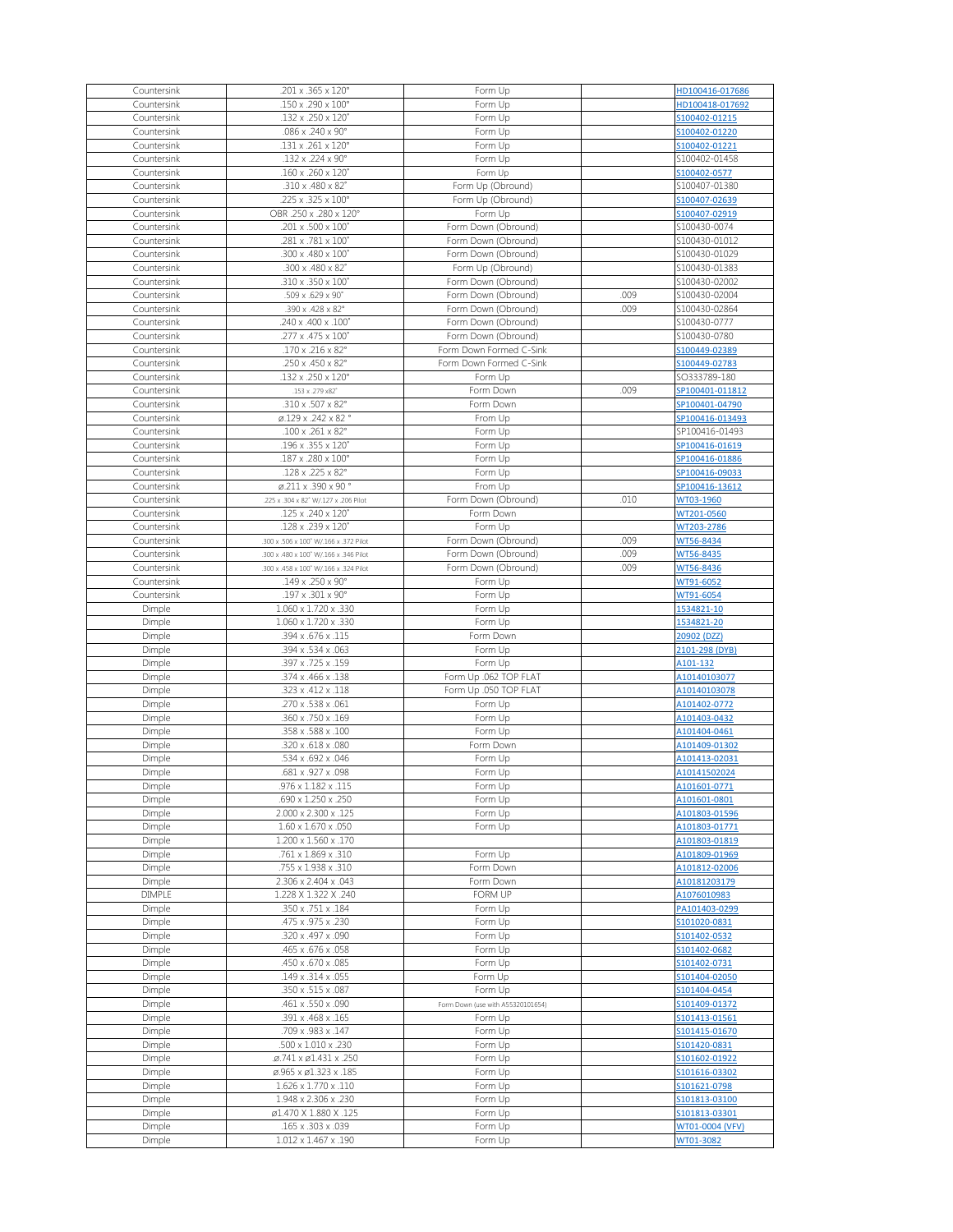| Dimple             | .321x .499 x .063                | Form Up                       |                                    | WT01-4558 (VGW) |
|--------------------|----------------------------------|-------------------------------|------------------------------------|-----------------|
| Dimple             | .811 x .981 x .039               | Form Up                       |                                    | WT01-8974 (VHC) |
| Dimple             | .560 x .999 x .200               | Form Up                       |                                    | WT02-0323       |
| Dimple             | .555 x .831 x .113               | Form Up                       |                                    | WT02-6450 (VHZ) |
| Dimple             | .560 x 1.021 x .200              | Form Up                       |                                    | WT02-7938       |
| Dimple             | .322 x .637 x .138               | Form Up                       |                                    | WT03-0307       |
|                    |                                  |                               |                                    |                 |
| Dimple             | .462 x .770 x .079               | Form Up                       |                                    | WT03-2755       |
| Dimple             | $1.061 \times 1.315 \times .125$ | Form Up                       |                                    | WT04-3633       |
| Dimple             | 1.023 x 1.316 x .125             | Form Up                       |                                    | WT04-6686       |
| Dimple             | .326 x .525 x .080               | Form Up                       |                                    | WT04-7092       |
| Dimple             | .228 x .502 x .106               | Form Up                       |                                    | WT05-0234       |
| Dimple             | .709 x .917 x .079               | Form Up                       |                                    | WT05-1363       |
|                    |                                  |                               |                                    |                 |
| Dimple             | .080 Round x .020                | Form Up                       |                                    | WT05-7428       |
| Dimple             | .471 x .831 x .155               | Form Up                       |                                    | WT05-7615       |
| Dimple             | .188 Round x .039                | Form Up                       |                                    | WT06-5702       |
| Dimple             | .450 x .880 x .190               | Form Up                       |                                    | WT07-0069       |
| Dimple             | .264 x .494 x .059               | Form Down                     |                                    | WT07-7343       |
| Dimple             | .443 x .772 x .127               | Form Up                       |                                    | WT205-4967      |
| Dimple             | .710 x 1.281 x .200              | Form Up                       |                                    | WT33-2672       |
|                    |                                  |                               |                                    |                 |
| Dimple             | .305 x .364 x .079               | Form Up                       |                                    | WT44-5126 (DVF) |
| Dimple             | $1.000 \times 1.505 \times .125$ | Form Up                       |                                    | WT45-9586       |
| Dimple             | .276 x .564 x .118               | Form Up                       |                                    | WT53-9553 (DYP) |
| Dimple             | .480 x .613 x .050               | Form Up                       |                                    | WT55-3416       |
| Dimple             | .036 x .125 x .036               | Form Up                       |                                    | WT61-1812       |
|                    | .550 x .839 x .120               | Form Up                       |                                    | WT61-9900       |
| Dimple             |                                  |                               |                                    |                 |
| Dimple             | .433 x .633 x .137               | Form Up                       |                                    | WT64-4640       |
| Dimple             | .368 x .685 x .142               | Form Up                       |                                    | WT75-8883       |
| Dimple             | .725 x 1.181 x .256              | Form Up                       |                                    | WT77-0677 (VCV) |
| Dimple             | .242 x .481 x .086               | Form Up                       |                                    | WT84-2905       |
| Dimple             | .424 x .850 x .197               | Form Up                       |                                    | WT85-3947       |
| Dimple             | .036 x .126 x .040               | Form Up                       |                                    | WT85-3949       |
|                    | .816 x .998 x .075               |                               |                                    |                 |
| Dimple             |                                  | Form Up                       |                                    | WT89-5496       |
| Dimple             | .340 x .712 x .160               | Form Up                       |                                    | WT89-9474       |
| Dimple             | .472 x .984 x .230               | Form Down                     |                                    | WT90-4618       |
| Dimple             | .924 x 1.155 x .115              | Form Up                       |                                    | WT90-9959       |
| Dimple             | .924 x 1.155 x .115              | Form Down                     |                                    | WT90-9960       |
| Dimple             | .125 Round x .036                | Form Down                     |                                    | WT91-6153       |
|                    | .526 x .937 x .175               | Form Up (Use With WT94-9293)  |                                    | WT94-9292       |
| Dimple             |                                  |                               |                                    |                 |
| Dimple (Obround)   | .499 x .999 x .080               | Form Up                       |                                    | A10840802241    |
| Dimple (Obround)   | 1.234 x 2.484 x .150             | Form Up                       |                                    | A10881502484    |
| Dimple (Obround)   | .450 x 1.095 x .040              | Form Down                     |                                    | WT00-2543 (VFB) |
| Dimple (Obround)   | 1.449 x 2.000 x .256             | Form Up                       |                                    | WT01-9648 (VHH) |
| Dimple (Obround)   | .566 x .926 x .140               | Form Up                       |                                    | WT02-3322       |
| Dimple (Obround)   | .615 x .960 x .150               | Form Up                       |                                    |                 |
|                    |                                  |                               |                                    | WT02-3323       |
| Dimple (Obround)   | .499 x .999 x .080               | Form Up                       |                                    | WT04-7093       |
| Dimple (Obround)   | $.616 \times 1.010 \times .137$  | Form Up                       |                                    | WT09-1013       |
| Dimple (Obround)   | .120 x .480 x .020               | Form Down                     |                                    | WT89-6528       |
| Dimple (Rectangle) | .392 x 1.156 x .078              | Form Down                     |                                    | A108414-0132    |
| Dimple (Rectangle) | .926 x .1.024 x .138             | Form Down                     |                                    | WT01-4556 (VGU) |
|                    |                                  |                               |                                    |                 |
| Dimple (Rectangle) | .285 x 1.245 x .060              | Form Down                     |                                    | WT05-8254       |
| Dimple (Rectangle) | .287 x .606 x .103               | Form Up                       |                                    | WT07-7354       |
| Dimple (Rectangle) | .912 x .1.050 x .137             | Form Up                       |                                    | WT09-1012       |
| Dimple (Rectangle) | .709 x .769 x .075               | Form Up                       |                                    | WT91-8890       |
| Dimple (Rectangle) | .805 x 1.719 x .039              | Form Up (Radius Rectangle)    |                                    | WT93-3553       |
| Dimple (Special)   | Dimple With Extrusion            | Form Up                       |                                    | A10143602151    |
|                    |                                  |                               |                                    |                 |
| Dimple (Special)   | Sharp x .250 x .125              | Form Up (Cone)                |                                    | A107403-0765    |
|                    |                                  |                               |                                    | A1084012335     |
| Dimple (Special)   | .218 x .080 x .030               | Form Up Obr Emboss            |                                    |                 |
| Dimple (Special)   | .599 x .422 x .079               | Form Down (Corner)            |                                    | A10841901445    |
| Dimple (Special)   | 500x.702x.193                    | FD shaped emboss              |                                    | A10841902151    |
| Dimple (Special)   | .617 x .626 x .076               | Form Up (Half Obround)        |                                    | A108420-0125    |
|                    |                                  |                               |                                    |                 |
| Dimple (Special)   | .970 x .250 x .062               | Form Up (Half Moon)           |                                    | A300405-0498    |
| Dimple (Special)   | Sharp x .136 x .030              | Form Up                       |                                    | WT02-0694 (VHM) |
| Dimple (Special)   | .472 x .750 x .389 x .080        | Form Up (Half Moon)           |                                    | WT04-6689       |
| Dimple (Special)   | .450 x .500 x .032               | Form Up (Half Obround)        |                                    | WT06-7215       |
| Dimple (Special)   | Sharp x .117 x .043              | Form Down (Cone)              |                                    | WT215-2222      |
|                    | .374 x .509                      | Form Down (Off Center Dimple) |                                    | WT38-4690 (DUJ) |
| Dimple (Special)   |                                  |                               |                                    |                 |
| Dimple (Special)   | .860 x .860 x .059               | Form Down (Corner)            |                                    | WT91-7461       |
| Dimple (Square)    | 1.062 SQ X .250ID                | Form Up Dimple                | (.074 crs MTL) (Dimple A1186220768 |                 |
| Dimple (Square)    | .550 x .550 x .030               | Form Up                       |                                    | WT55-3417       |
| Dimple (Square)    | .540 x .540 x .120               | Form Up                       |                                    | WT88-7948       |
| Ellipse            | .262 x .401                      |                               | .009                               | A553303-01097   |
|                    |                                  |                               |                                    |                 |
| Ellipse            | .307 x .464                      |                               | .009                               | SX068554        |
| Ellipse            | 2.430 x .830 x 1.410 Radius      | Flat End Ellipse              | .009                               | WT09-0822       |
| Ellipse            | 2.430 x 1.070 x 1.750 Radius     | Flat End Ellipse              | .009                               | WT09-0823       |
| Ellipse            | .292 x .567                      |                               | .009                               | WT200-4831      |
| Ellipse            | .356 x .548                      |                               | .009                               | WT200-4832      |
| Ellipse            | .220 x .385                      |                               | .009                               | WT211-4343      |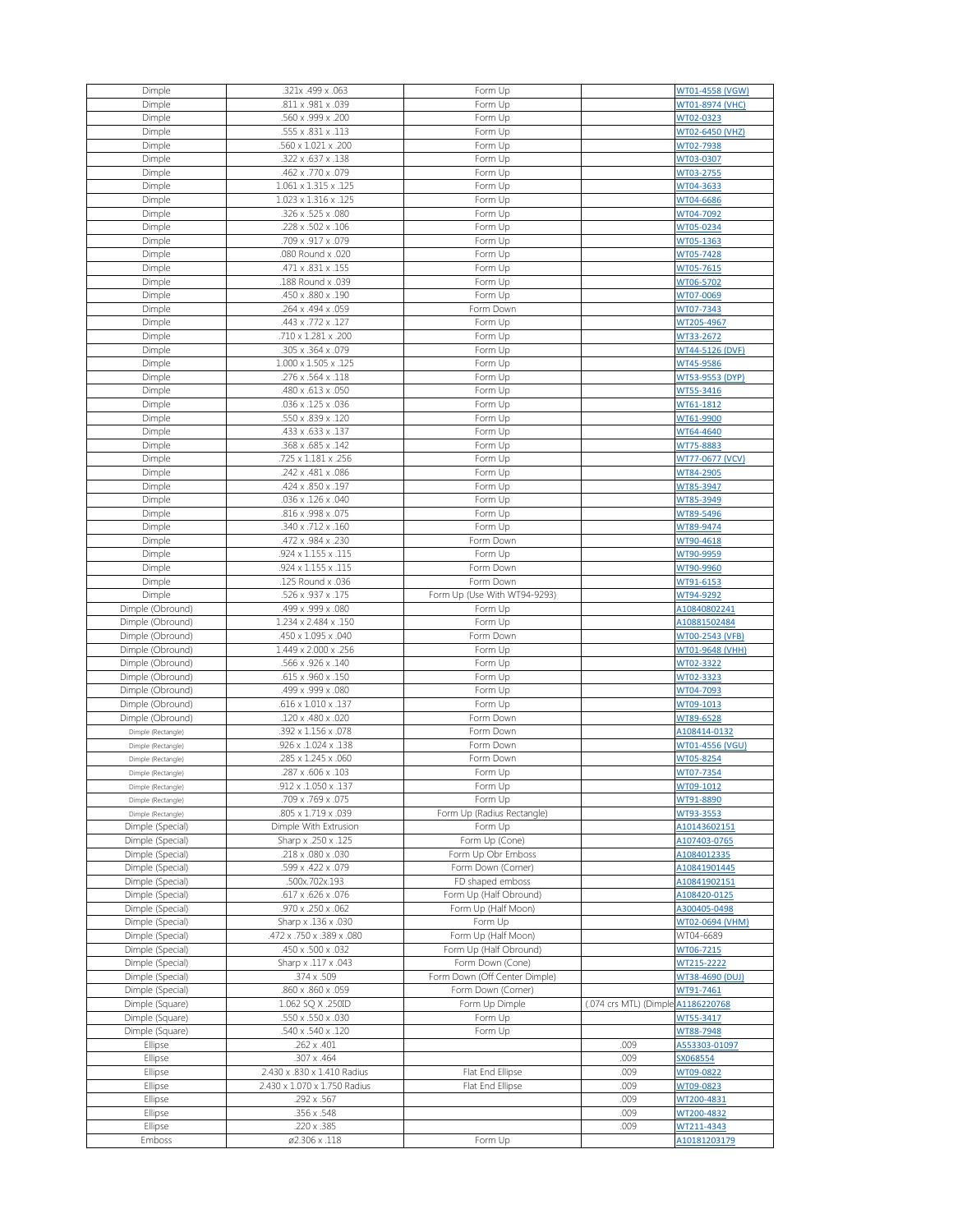| <b>EMBOSS</b> | 1.723 X 1.290 X .042                         | FD RECTANGLE                |                      | A10880602510        |
|---------------|----------------------------------------------|-----------------------------|----------------------|---------------------|
| Emboss        | $\varphi$ .187 X $\varphi$ .515 x .101 X 82° | Form Up C'SINK W/ EMBOSS    |                      | S100415-02599       |
| Emboss        | Ø.825 X ø1.033 X .180                        | FORM DOWN RND               |                      | S101409-03385       |
| Emboss        | ø1.660 x .118                                | Form Up                     |                      | S101813-03215       |
| Extrusion     | $\varnothing.107$                            | Form Down                   |                      | A000416-0399        |
| Extrusion     | $\varnothing$ .251 thru                      | Form Dn EXT Flange          | 14ga .074 CRS        | A00041701710        |
| Extrusion     | .760 x .300 x .130                           | Form Up (OBROUND)           |                      | A0016010305         |
| Extrusion     | .750 x 1.00 x .197                           | FORM UP (OBR) PRE HEM       | PRE-HOLE .550 X .800 | A0016040330         |
| Extrusion     | (.974 Pre-Punch)                             | Form Up U Shaped            |                      | A0018110203         |
| Extrusion     | 1.350X2.75X.197                              | FORM UP (OBR) PRE HEM       | PRE HOLE 1.174X2.574 | A001812-0286        |
| Extrusion     | 1.350X2.75X.197                              | FORM UP (OBR) PRE HEM       | PRE HOLE 1.174X2.574 | A0019050261         |
| Extrusion     | $\varnothing$ .125                           | Form Up (pin)               |                      | S000406-01446       |
| Extrusion     | Ø.384 x .170                                 | Form Up Rnd                 |                      | S000412-01459       |
| Extrusion     | $\varnothing$ .136                           | Form Down (pin)             |                      | S000413-01046       |
| Extrusion     | ø1.025 x .197 (.920 Pre-Punch)               | Form Up                     |                      | S000606-0876        |
| Extrusion     | ø2.00                                        | Form Up                     | 14ga .074 CRS        | S000810-01246       |
| Extrusion     | Ø.196                                        | Form Up (pin)               |                      | SP000402-04455      |
| Extrusion     | ø.196                                        | Form Up (pin)               |                      | SP000402-04457      |
| Extrusion     | ø.196                                        | Form Up (pin)               |                      | SP000402-04458      |
| Extrusion     | $\varnothing$ .166                           | Form Up (pin)               |                      | SP000402-04459      |
| Extrusion     | $\varnothing$ .136                           | Form Up (pin)               |                      | SP000402-07359      |
| Extrusion     | .098 x .066                                  | Form Down                   |                      | SS00413-0804        |
| Extrusion     | .120 x .066                                  | Form Down                   |                      | SS00413-0805        |
| Extrusion     | .146 x .066                                  | Form Down                   |                      | SS00413-0806        |
|               |                                              |                             |                      |                     |
| Extrusion     | $\varnothing$ .125                           | Form Up (pin)               |                      | WT06-1432           |
| Extrusion     | .537 x .346 x .167                           | Form Up (Ellipse)           |                      | WT204-0030          |
| Extrusion     | .550 x .358 x .167                           | Form Up (Ellipse)           |                      | WT207-9369          |
| Eyebrow       | $.168 \times 1.181$                          | Rad Eyebrow                 | 0.01                 | SO1747403-40        |
| Fan Pattern   | Special Shape                                |                             | .004                 | A520602-0667        |
| Fan Pattern   | Special Shape                                |                             | .009                 | A5206060-1427       |
| Fan Pattern   | Special Shape                                |                             |                      | A5209010362         |
| Flattening    | 1.885 Round                                  |                             |                      | WT50-1364           |
| Flattening    | 1.885 Round                                  |                             |                      | WT81-0405           |
| Form Tool     | .044 RADIUS .626 LONG                        | HINGE ROLL FORM             |                      | 191009538 1 AND 2   |
| Form Tool     | .394 Dia x .057 H x .236 Dia Thru            | Form up - Round Emboss      |                      | A10042103407        |
| Form Tool     | .490 x .597 x .016                           | FU (Radius Rectangle)       |                      | A118414-0414        |
| Form Tool     | Special Shape Form                           | Special Shape FU Form       |                      | A400404-02021       |
| Form Tool     | Special Shape Form                           | Form Down (V Shaped)        |                      | A400445-0923        |
| Form Tool     | .260 x .600                                  | Form Up (Special Tab)       |                      | A401420-0858        |
| Form Tool     | .543 x 1.486 x .059                          | Form Down (Rectangle)       |                      | A401609-0269        |
| Form Tool     | .543 x 1.486 x .059                          | Form Up (Rectangle)         |                      | A401609-0270        |
| Form Tool     | .543 x 1.486 x .059                          | Form Up (Rectangle)         |                      | A401609-0271        |
| Form Tool     | Special Shape Form                           | Form Up (V Shaped)          |                      | A401802-0129 (T219) |
| Form Tool     | Special Shape Form                           | Form Up (V Shaped)          |                      | A401802-0129 (T255) |
| Form Tool     | Special Shape                                | Special Shape Pre-Punch     |                      | SS022855            |
| Form Tool     | 641 x 1.226 x .050                           | Form Down 1.530 RADIUS FORM | .024                 | SX013138            |
| Form Tool     | Special Shape Form                           | Form Up (Double Tab)        | .004                 | WT88-5698           |
| Ground Symbol | Ground Symbol                                | Form Up                     |                      | A800407-0940        |
| Ground Symbol | Ground Symbol                                | Form Down                   |                      | WT203-3488          |
| Ground Symbol | Ground Symbol                                | Form Up (No Ring)           |                      | WT81-0405           |
| Half Shear    | $.156(3.8)$ mm)                              | Form Up                     |                      | A203-0201           |
| Half Shear    | .093                                         | Form Up                     |                      | A2032010233         |
| Half Shear    | .070                                         | Form Up                     |                      | A2032010245         |
| Half Shear    | .170                                         | Form Up                     |                      | A2032011094         |
| Half Shear    | .118                                         | Form Down                   |                      | A2032020653         |
| Half Shear    | .118                                         | Form Up                     |                      | A203-258            |
| Half Shear    | .120 x .345                                  | Form Up (Rectangle)         |                      | A203413-0608        |
| Half Shear    | .155 x .650                                  | Form Down (Obround)         |                      | A203420-01228       |
| Half Shear    | $.312 \times .625$                           | Form Down (Rectangle)       | .006                 | DWG, WT51-1335      |
| Half Shear    | .156                                         | Form Up                     |                      | PA203202-0210       |
| Half Shear    | $\varnothing$ .062                           |                             |                      |                     |
|               |                                              | Form Up                     |                      | S203404-0838        |
| Half Shear    | .113                                         | <b>FORM UP</b>              |                      | SP203201-05663      |
| Half Shear    | 1.025                                        | Form Down                   |                      | SS03421-0080        |
| Half Shear    | .136                                         | Form Up                     | .009                 | WT00-3949           |
| Half Shear    | .193                                         | Form Up                     | .006                 | WT04-4844           |
| Half Shear    | .136 x .186                                  | Form Up (Obround)           | .006                 | WT06-6209           |
| Half Shear    | .250                                         | Form Down                   | .006                 | WT205-0191          |
| Half Shear    | $.155 \times .650$                           | Form Up (Obround)           | .006                 | WT215-4980          |
| Half Shear    | .240                                         | Form Up                     | .006                 | WT42-6608 (DLV)     |
| Half Shear    | .187                                         | Form Up                     |                      | WT50-5801           |
| Half Shear    | .150                                         | Form Up                     | .006                 | WT61-4763           |
| Half Shear    | .125                                         | Form Up                     | .006                 | WT68-4960           |
| Half Shear    | .121 x .343                                  | Form Up (Rectangle)         |                      | WT70-6509           |
| Half Shear    | .100 x .204                                  | Form Up (Rectangle)         | .006                 | WT89-2275           |
| Half Shear    | .156                                         | Form Down                   |                      | WT90-9958           |
| Half Shear    | .442                                         | Form Up (Hex)               | .006                 | WT92-1068           |
| <b>HEM</b>    | .875                                         | FORM UP (RO                 |                      | A55360401875        |
| <b>HEM</b>    | .684X1.284                                   | Form Up(OBR)                |                      | A553610-01563       |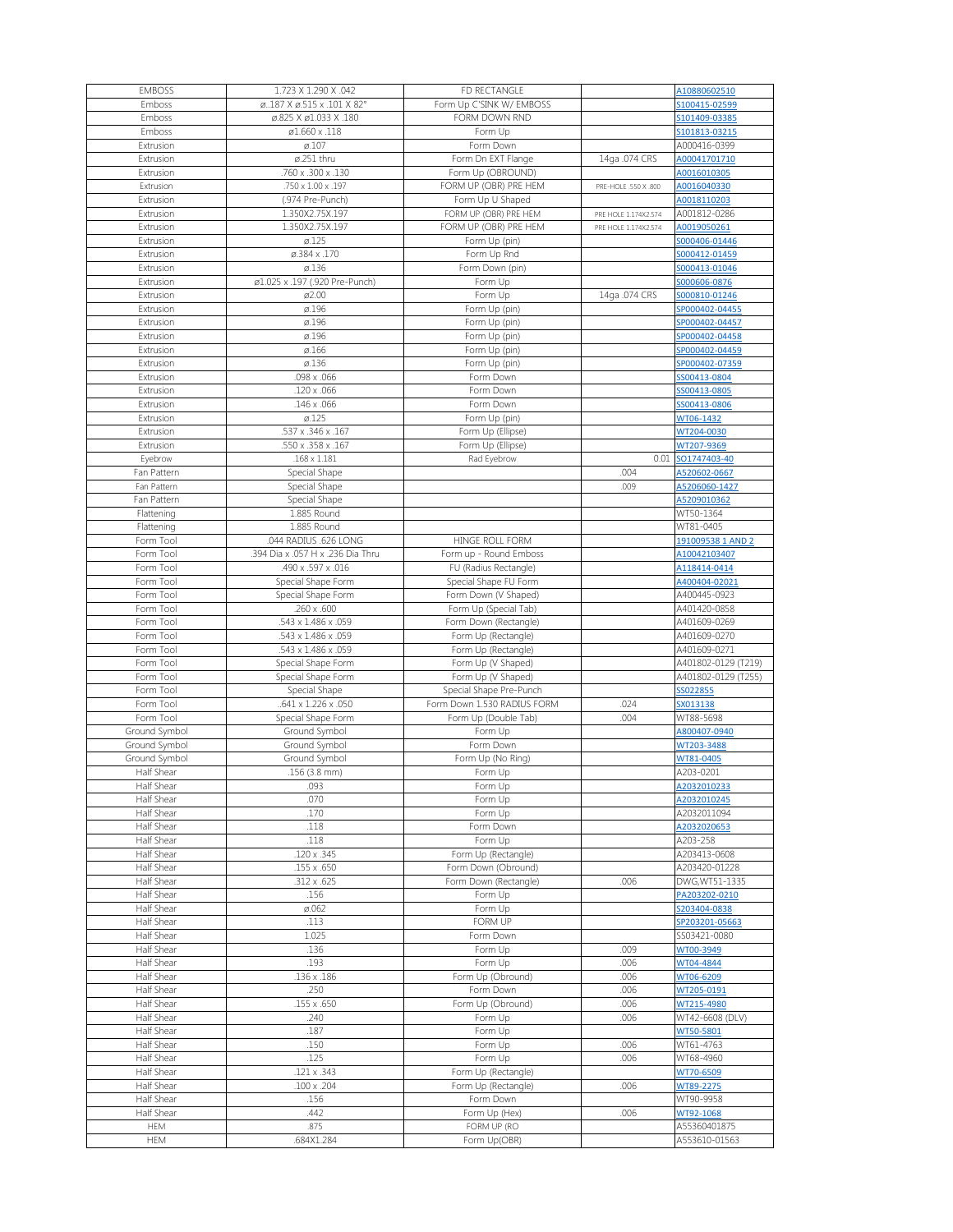| <b>HEM</b> | .750 X 1.00                             | FORM UP (OBR)                     |            | A5536102544             |
|------------|-----------------------------------------|-----------------------------------|------------|-------------------------|
| <b>HEM</b> | 2.00IDX2.350OD                          | Form Up(RO)                       |            | A55380402049            |
| <b>HEM</b> | 1.350X2.750                             | Form Up(OBR)                      |            | A5538090-01823          |
|            |                                         |                                   |            |                         |
| <b>HEM</b> | 1.350X2.750                             | Form Up(OBR)                      |            | A55390202133            |
| Hinge Tool | Hinge forming tool                      |                                   |            | S118402-0273            |
| Hinge Tool | Hinge forming tool                      |                                   |            | S118417-0272            |
| Key Hole   | .375 x .590 x 1.035                     | Double Keyhole                    | .010       | WT01-9649               |
| Key Hole   | $.375 \times .590 \times 1.035$         | Double Keyhole                    | .010       | WT01-9650               |
| Key Hole   | $.616 \times 1.191$                     | Keyhole                           | .009       | WT205-2048              |
| Keyway     | .354 X .551                             |                                   | .01        | SS019440                |
|            | .406 Diameter                           |                                   | .012       | WT01-0576               |
| Keyway     |                                         | Double Keyway                     |            |                         |
| Keyway     | .640 x .035 x .060                      |                                   | .005       | WT01-6885               |
| Keyway     | .468 x .030 x .062                      |                                   | .009       | WT20-4367               |
| Keyway     | .251 x .023 x .032                      |                                   | .006       | WT63-4033               |
| Keyway     | .484 x .044 x .050                      |                                   | .009       | WT63-4034               |
| Keyway     | .484 x .041 x .060                      |                                   | .009       | WT81-7639               |
| Keyway     | .506 x .065 x .116                      |                                   | .018       | WT89-6560               |
| Knockout   | 1.750                                   | Form Down                         |            | A20060401638            |
| Knockout   | .520 x .575                             |                                   |            | A201403-0161            |
|            |                                         | Form Up(DOUBLE-D)                 |            |                         |
| Knockout   | $\varnothing$ .450                      | Form Down, DBL Keyway             |            | A2014100994             |
| Knockout   | .625 & .875 Double Form Up              |                                   |            | A2024010309             |
| Knockout   | .625 x .875                             | Form Up (Double Knockout)         | .010       | A2024010382             |
| Knockout   | .625                                    | Form Up                           |            | P4200401-0115           |
| Knockout   | $.875 \times 1.125$                     | Form Up (Double Knockout)         | .010       | S0207130-10             |
| Knockout   | .875                                    | Form Up                           |            | S200403-0427            |
| Knockout   | $\varnothing$ .375                      | Form Up 2x Tab                    |            | S200404-02288           |
|            |                                         |                                   |            |                         |
| Knockout   | .500                                    | Form Up (1X TAB)                  |            | S200404-0821            |
| Knockout   | .875                                    | Form Down                         |            | S200409-02264           |
| Knockout   | .500                                    | Form Up (2X TAB)                  |            | S200413-01411           |
| Knockout   | .625 Single Tab                         | Form Up                           |            | S200413-02206           |
| Knockout   | ø1.093                                  | Form Up                           |            | S200416-01347           |
| Knockout   | 1.750                                   | Form Up                           |            | S200606-0706            |
| Knockout   | .550 X .625                             | Form Up(DOUBLE-D)                 |            | S201414-0123            |
|            | 1.734 & 1.984                           |                                   |            |                         |
| Knockout   |                                         | Form Up (Double Knockout)         |            | S202811-0258            |
| Knockout   | .500                                    | Form Down DOUBLE TAB              |            | SP200409-08349          |
| Knockout   | $\varnothing$ .375                      | Form Down DOUBLE TAB              |            | SP200409-08836          |
| Knockout   | $\varnothing$ .375                      | Form Down DOUBLE TAB              |            | SP200409-09718          |
| Knockout   | $\varnothing$ .500                      | Form Down DOUBLE TAB              |            | SP200409-09719          |
| Knockout   | .875                                    | Form Up                           |            | SP200412-010954         |
| Knockout   | $\varnothing$ .531                      | Form Up                           |            | SP200413-012159         |
| Knockout   | .531 Form Up                            |                                   | .024 Mat'l | SP200413-02032          |
| Knockout   | .1470 x 1.100                           |                                   | .007       |                         |
|            |                                         | Form Up (Connector HP)            |            | WT01-3632 (VGT)         |
| Knockout   | .420 x .760                             | Form Up (Rectangle)               | .006       | WT04-5516               |
| Knockout   | .281                                    | Form Up                           | .010       | WT06-7581               |
| Knockout   | 1.125                                   | Form Up                           | .010       | WT215-7281              |
| Knockout   | .875                                    | Form Up                           | .010       | WT215-7282              |
| Knockout   | .218                                    | Form Up                           | .008       | WT38-8118               |
| Knockout   | .312                                    | Form Up                           | .010       | WT50-1363               |
| Lance      | .390 x .960 x .100                      | Form Up (Rectangle)               |            |                         |
|            |                                         |                                   |            |                         |
| Lance      |                                         |                                   |            | A108601-0124            |
|            | .757 x .489 x .075                      | Form Up                           | .032 Mat'l | A10861002013            |
| Lance      | .529 x .483 x .125                      | Form Up                           | .032 Mat'l | A10861002014            |
| Lance      | .162 x .615 x .035                      | Form Up Wedge/Lance               |            | A118413-0169            |
| Lance      | 1.160 x .405 x .100                     | form down double lance            |            | A30061201282            |
| Lance      | .275 x .310 x .100                      | Form Up (Double)                  |            | A400404-0197            |
| Lance      | .312 x .334 x .063                      | Form Up                           |            | A400424-0164            |
| Lance      | .630 x .542 x .330                      | Form Up (Use Pre-Punch 09491)     |            | A400432-0381            |
| Lance      | $.325 \times .410$                      |                                   |            | A40043301789            |
|            |                                         | Form Up                           |            |                         |
| Lance      | .325 x .410                             | Form Up                           |            | A40043301790            |
| Lance      | .250 x .306 x .059                      | form up                           |            | A40140401149            |
| Lance      | Joggled Lance                           | (Form Up)                         |            | A401404-01149           |
| Lance      | .055 x .125x .242                       | Form Up                           |            | A40140401454            |
| Lance      | .237 x .217 x .097                      | Form Up                           |            | A40140401647            |
| Lance      | .250 x .250 x .188                      | Form up                           |            | A40140401869            |
| Lance      | .150 x .140 x .351                      | Form Up                           | .006       | A40140402080            |
| Lance      | .827 x .310 x .150                      | Form Up                           |            | A401404-0302            |
|            |                                         |                                   |            |                         |
| Lance      | .562 x .560 x .094                      | Form Up                           |            | A4014240975             |
| Lance      | .250 x .293 x .271                      | Form Up                           |            | A401426-02315           |
| Lance      | .490 x .197 x .035                      | Form Up Lance, Form Dn Half Shear |            | A40144901510            |
| Lance      | .109 x .125x .137                       | Form Up                           |            | SO 1602889-10           |
| Lance      | Special Shape (U-Shape)                 |                                   |            | SS022827                |
| Lance      | .250 x .156 x .189                      | Form Up                           |            | WT06-3415               |
| Lance      | .130 x .485 x .500                      | Form Up                           | .006       | WT07-8888               |
|            |                                         |                                   |            |                         |
| Lance      | .250 x .500 x .250                      | Form Up                           |            | WT201-5535              |
| Lance      | .250 x .250 x .124                      | Form Up                           | .006       | WT202-7024 (VAL)        |
| Lance      | .940 x .416 x .315                      | Form Up                           | .006       | WT203-7012              |
| Lance      | .940 x .416 x .315                      | Form Up                           | .006       | WT203-7012              |
| Lance      | .200 x .500 x .240<br>.060 x .250x .620 | Form Up (Progressive)<br>Form Up  |            | WT205-4969<br>WT66-1251 |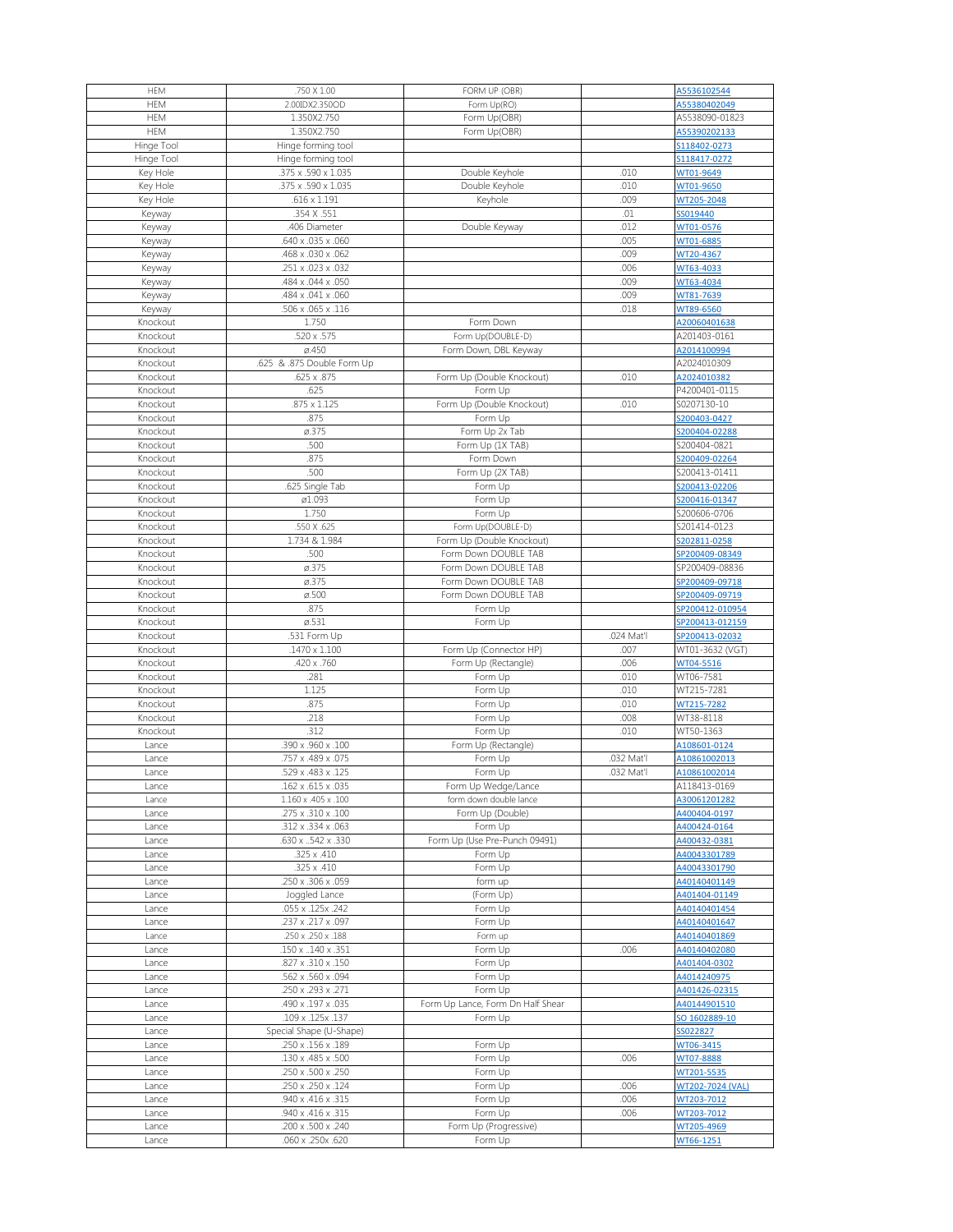| Lance            | .261 x .261 x .085                | Form Down                        | .006             | WT92-3854       |
|------------------|-----------------------------------|----------------------------------|------------------|-----------------|
| Letter Tool      | .125 High                         | 24 Letters 2 Lines, Form Down    |                  | WT05-0033       |
| Letter Tool      | .125 High                         | 1 Letter, Form Down              |                  | WT05-6414       |
| Letter Tool      | .125 High                         | 42 Letters 3 Lines, Form Down    |                  | WT06-7809       |
| Letter Tool      | .125 High                         | 10 Letters 1 Line, Form Down     |                  | WT93-0980       |
| Louver           | .160 x .500 x 1.250               | Form Up                          | .060 Mat'l       | A3006060-1017   |
| Louver           | .083 x .256 x .800                | Form Up, DBL                     | .030 Mat'l       | S30041201295    |
| Louver           | .180 x .312 x 1.500               | Form Up                          | .063 Mat'l       | S300606-0322    |
|                  |                                   |                                  |                  |                 |
| Louver           | .250 x .750 x 3.000               | Form Up                          | .063 Mat'l       | S300801-0208    |
| Louver           | .220 x .535 x 2.570               | Form Up                          | .063 Mat'l       | S300801-0323    |
| Louver           | .200 x .520 x 2.120               | Form Up                          | .063 Mat'l       | S300801-0324    |
| Louver           | .200 x .500 x 2.000               | Form Up                          | .090 Mat'l       | SP300801-011066 |
| Louver           | .186 x .555 x 3.175               | Form Up                          | .063 Mat'l       | SP300801-02592  |
| Louver           | .350 x 1.000 x 2.600              | Progressive Form Up              | .059 Mat'l       | WT50-1357       |
| Louver           | .317 x .579 x 2.600               | Form Up                          | .093 Mat'l       | WT-626995-10    |
| Louver           | .312 x .194 x 2.465               | Form Up Left                     | .063 Mat'l       | WT81-8215       |
| Louver           | .312 x .194 x 2.465               | Form Up Right                    | .063 Mat'l       | WT81-8216       |
| Louver           | .190 x .300 x 2.520               | Form Up                          | .063 Mat'l       | WT82-8484       |
| Louver           | .240 x .465 x .168                | Form Up                          | .047 Mat'l       | WT88-6764       |
| Marking          | 1.156" Long, Progressive x.050V   | FD, creates a hand bendable seam | .031 matl        | A800401-02577   |
| Marking          | .010X.250 RECT.                   | FD, RECTANGLE                    | .036             | A80040104000    |
|                  |                                   |                                  |                  |                 |
| Marking          | 4.15" Long, Progressive x.050V    | FD, creates a hand bendable seam | .031 matl        | A80090102567    |
| Micro-Joint      | $.250 \times 1.000$               |                                  | .009             | 11659           |
| Micro-Joint      | .250 x .750 x .02 Radius          |                                  | .009             | 2567066         |
| Pedestal Die     | Ø.146 X .250                      | Pedestal w/ Ext pre-             | 14ga .074 CRS    | S553410-0206    |
| Radius "Hot Dog" | .189 x .457                       |                                  | .009             | SX09587         |
| Radius "Hot Dog" | .233 x .740                       |                                  | .010             | WT34-6131       |
| Radius "L"       | .125                              | L Radius                         | .009             | $Sep-11$        |
| Radius "L"       | .250 x .637                       | L Radius                         | .009             | 823650          |
| Radius "L"       | .060                              | L Radius .100 WEB .403SQ         | .009             | HD04945         |
| Radius "L"       | .062                              | L Radius                         | .009             | S889773         |
| Radius "L"       | .100                              |                                  | .006             | SO1747403-90    |
|                  |                                   |                                  |                  |                 |
| Radius "L"       | .750 R                            | L Radius                         | .012             | SP03791         |
| Radius "L"       | .156 RAD                          | L Radius                         | .009             | SS01642         |
| Radius "L"       | R.105 X .080 WIDE                 |                                  | .009             | SS019338        |
| Radius "L"       | .080                              | L Radius                         | .009             | SX014783        |
| Radius "L"       | .250 RAD                          | L Radius                         | .009             | SX05251         |
| Radius "T"       | .110 x 1.110 x .125               | T 2 way                          | .009             | 2101725         |
| Radius 2-Way     | .500 Radius                       | T Shaped                         | .009             | SS04121         |
|                  |                                   |                                  |                  |                 |
| Radius Corner    | .125 x 500 x.062                  | 4 Way                            | .009             | P212A401-1554   |
| Radius Corner    |                                   |                                  |                  | S00778          |
|                  | .312 x .875 x.312                 | 4 Way                            | .009             |                 |
| Radius Corner    | .313 x .875 x .250                | 4 Way                            | .009             | S03011220-10    |
| Radius Corner    | .250 x .750 x .188                | 4 Way                            | .009, .015       | S0318602-10     |
| Radius Corner    | .250 x .625 x .093                | 4 Way                            | .009, .012, .015 | S0369197-230    |
| Radius Corner    | .500 x 1.250 x .500               | 4 Way                            | .009, .015       | S0394177-310    |
| Radius Corner    | .875 x 1.937 x .875               | 4 Way                            | .012             | SP0651          |
| Radius Corner    | $1.125 \times 2.500 \times 1.000$ | 4 Way                            | .009             | SX015173        |
| Radius Corner    | .125 x .637 x .062                | 4 Way                            | .009             | WT07-7072       |
| Radius Corner    | .850 x 1.950 x .750               | 4 Way                            | .009, .015       | WT20865443      |
| Radius Corner    | .150 x .550 x .125                | 4 Way                            | .009, .015       | WT2772476       |
| Radius Corner    | .438 x 1.125 x .375               | 4 Way                            | .009, .015       | WT2772478       |
| Radius Corner    | $\overline{.216}$ x .682 x .156   | 4 Way                            | .009             | WT86-2401       |
| Radius Corner    | .125 x 500 x.062                  | 4 Way                            | .009             | WT91-1641       |
| Rib Tool         | .094 x 3.186                      | (Form up)                        |                  | A108807-01280   |
| Rib Tool         | .227 x .969                       | Progressive Form Up              |                  | A115403-0054    |
| Rib Tool         |                                   |                                  |                  |                 |
|                  | .118 x .315 x .900                | Progressive Form Up              |                  | A115403-0139    |
| Rib Tool         | .101 X .800                       | Progressive Form Up              |                  | A115403-0176    |
| Rib Tool         | .210 x .100 x .650                | Progressive Form Up              |                  | A115403-0209    |
| Rib Tool         | .670 x 1.280 x .156               | Progressive Punch Only           |                  | WT04-3418       |
| Rib Tool         | .210 x .100 x .340 x .074         | Progressive Form Up              |                  | WT200-3998      |
| Rib Tool         | .197 x .592 x 1.250               | Progressive Form Up              |                  | WT203-9515      |
| Rib Tool         | .595 x .806 x .155                | Progressive Form Up              |                  | WT205-0192      |
| Rib Tool         | .163 x .375 x .169                | Progressive Form Up              |                  | WT25-4631       |
| Rib Tool         | .220 x .490 x .170                | Progressive Form Up              |                  | WT29-1692       |
| Rib Tool         | .095 x .300                       | Progressive Form Up              |                  | WT55-3415       |
| Rib Tool         | .125 x .312 x .170                | Progressive Form Up              |                  | WT71-0716       |
| Rib Tool         | .400 x .520                       | Progressive Form Up              |                  | WT76-1748       |
|                  |                                   |                                  |                  |                 |
| Rib Tool         | $.505 \times .210$                | Progressive Punch Only           |                  | WT88-5145       |
| Rib Tool         | .312 x 1.060 x .090               | Progressive Rectangle Form Up    |                  | WT88-5146       |
| Rib Tool         | .031H x .062W x .320L             | Progressive Form Up              |                  | WT89-5519       |
| Rib Tool         | .150 x .344 x .030                | Progressive Form Up              |                  | WT89-5707       |
| Rib Tool         | .098 x .275                       | Progressive Form Down            |                  | WT89-5708       |
| Rib Tool         | .830 Wide                         | Progressive Die Only Form Up     |                  | WT91-7460       |
| Round            | 0.377                             | RELIEVED STRIPPER                | .009             | A55323602138    |
| Round Blanking   | ø2.90 x ø.250 ctr relief          | ø2.900 Blanking                  |                  | SX011697        |
| Scribe           | .375                              |                                  |                  | WT91-4085       |
| Special Shape    | 2.383 x 1.600 x .656              |                                  | .006             | 5770            |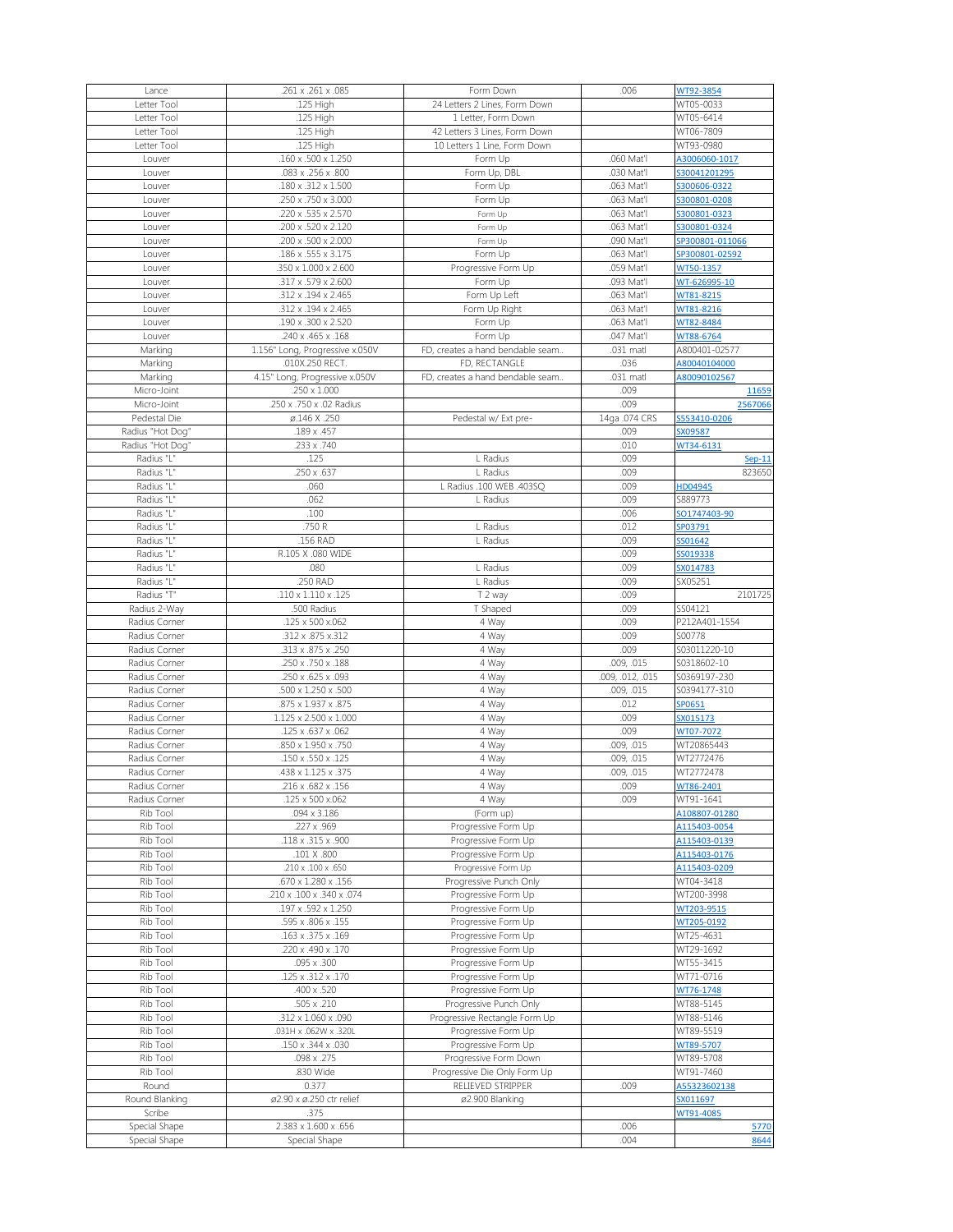| Special Shape                  | Star                               | Star                                              | .005         |                        |
|--------------------------------|------------------------------------|---------------------------------------------------|--------------|------------------------|
|                                |                                    |                                                   |              | 9209                   |
| Special Shape                  | Heart                              | Heart                                             | .005         | 9210                   |
| Special Shape                  | .760 x .580                        | Special U Shaped                                  | .006         | 9490                   |
| Special Shape                  | .076 x .786 x .750 (HP)            | Pre-Punch for Lance (A4004320381)                 | .006         | 9491                   |
|                                |                                    |                                                   |              |                        |
| Special Shape                  | .157 x .553                        |                                                   | .006         | 9494                   |
| Special Shape                  | 1.102 x 2.244 x .463 Chamfer       |                                                   | .006         | 3570                   |
|                                |                                    |                                                   |              |                        |
| Special Shape                  | 1.260 x 2.520 x .146               | Half Dimple                                       | .009         | A10881501812           |
| Special Shape                  | U Shaped                           | U Shaped                                          |              | A52040301610           |
| Special Shape                  | U Shaped                           | U Shaped                                          |              | A52040301611           |
|                                |                                    |                                                   |              |                        |
| Special Shape                  | .250 Round Pedestal                |                                                   | .010         | A55320101654           |
| Special Shape                  | ø1.520                             | Fan Pattern 1of2                                  | .006         | SO1747403-50           |
|                                | ø1.520                             | Fan Pattern 2of2                                  | .006         | SO1747403-60           |
| Special Shape                  |                                    |                                                   |              |                        |
| Special Shape                  | Special Shape                      |                                                   | .006         | SS010024               |
| Special Shape                  | Special Shape Diamond              |                                                   | .006         | SS010025               |
|                                |                                    |                                                   |              |                        |
| Special Shape                  | Special Shape                      |                                                   | .006         | SS010026               |
| Special Shape                  | Special Shape                      |                                                   | .006         | SS010027               |
| Special Shape                  | Special Shape                      |                                                   | .010         | SS012147               |
|                                |                                    |                                                   |              |                        |
| Special Shape                  | .093 Hour Glass                    |                                                   | .003         | SS012434               |
| Special Shape                  | .097 Hour Glass                    |                                                   | .003         | SS012435               |
| Special Shape                  | .100 Hour Glass                    |                                                   | .003         | SS012436               |
|                                |                                    |                                                   |              |                        |
| Special Shape                  | .244 X .618                        | <b>HDMI PLUG HOLE</b>                             | .008         | SS016614               |
| Special Shape                  | .063 x .440 x .510                 | U Shaped                                          | .009         | SS01677                |
|                                |                                    |                                                   |              |                        |
| Special Shape                  | .062 x .407 x .481                 | U Shaped                                          | .009         | SS01678                |
| Special Shape                  | 1.380 x .500 x .125                | U Shaped                                          | .005         | SS01745                |
| Special Shape                  | $2.130 \times .500$                | H Shaped                                          | .005         | SS01746                |
|                                |                                    |                                                   |              |                        |
| Special Shape                  | .625X1.628X.500RAD                 | DD BLANKING TOOL                                  | .024         | SS017733               |
| Special Shape                  | .230X.300X.157 RAD                 | DD OFFSET CENTERS                                 | .024         | SS017734               |
| Special Shape                  | Special Shape                      |                                                   | .012         | SS017998               |
|                                |                                    |                                                   |              |                        |
| Special Shape                  | Special Shape                      |                                                   | .012         | SS018154               |
| Special Shape                  | Special Shape                      |                                                   | .012         | SS018155               |
| Special Shape                  | $1.504 \times .500$                | EPILOG BLANKING TOOL                              | .006         | SS018354               |
|                                |                                    |                                                   |              |                        |
| Special Shape                  | 2.060 x 2.530                      | Miter Rectangle                                   | .004         | SS018361               |
| Special Shape                  | Special Shape                      |                                                   | .009         | SS019337               |
|                                | .420 x .312 x .060                 |                                                   | .009         |                        |
| Special Shape                  |                                    | U Shaped                                          |              | SS02032                |
| Special Shape                  | tab profile relief                 |                                                   | .006         | SS021891               |
| Special Shape                  | .377 x 1.067                       | Gear (Spectra)                                    | .012         | SS03881                |
|                                |                                    |                                                   |              |                        |
| Special Shape                  | 2.442 x .454                       | Gear                                              | .012         | SS04660                |
| Special Shape                  | 1.791 x .710                       |                                                   | .006         | SS08190                |
| Special Shape                  | Special Shape                      |                                                   | .006         | SS08940                |
|                                |                                    |                                                   |              |                        |
| Special Shape                  | Special Shape                      |                                                   | .006         | SS08941                |
| Special Shape                  | Special Shape                      |                                                   | .006         | SS08942                |
|                                |                                    |                                                   | .006         | SS08943                |
| Special Shape                  | Special Shape                      |                                                   |              |                        |
| Special Shape                  | Special Shape                      |                                                   | .006         | SS08944                |
| Special Shape                  | Special Shape                      |                                                   | .006         | SS08945                |
|                                |                                    |                                                   |              |                        |
| Special Shape                  | Special Shape                      |                                                   | .006         | SS08963                |
| Special Shape                  | Special Shape                      |                                                   | .006         | SS08964                |
| Special Shape                  | Special Shape                      |                                                   | .006         | SS08965                |
|                                |                                    |                                                   |              |                        |
| Special Shape                  | Special Shape                      |                                                   | .006         |                        |
| Special Shape                  | Special Shape                      |                                                   |              | SS08966                |
|                                |                                    |                                                   | .006         | SS08967                |
|                                |                                    |                                                   |              |                        |
| Special Shape                  | Special Shape                      |                                                   | .006         | SS08968                |
| Special Shape                  | Special Shape                      |                                                   | .006         | SS08969                |
| Special Shape                  | Special Shape                      |                                                   | .006         | SS08970                |
|                                |                                    |                                                   |              |                        |
| Special Shape                  | Special Shape                      |                                                   | .006         | SS08972                |
| Special Shape                  | Special Shape                      |                                                   | .006         | SS08973                |
| Special Shape                  | .051 x .400 x .442                 | U Shaped                                          | .006         | SS09528                |
|                                |                                    |                                                   |              |                        |
| Special Shape                  | Special Shape                      |                                                   | .006         | SS09880                |
| Special Shape                  | Special Shape                      |                                                   | .006         | SS09881                |
| Special Shape                  | Special Shape                      |                                                   | .006         | SS09882                |
|                                |                                    |                                                   |              |                        |
| Special Shape                  | Special Shape                      |                                                   | .006         | SS09963                |
| Special Shape                  | Special Shape                      |                                                   | .006         | SS09964                |
| Special Shape                  | .205 x 1.950 x .200                | Curved Rectangle                                  | .009         | SX00209                |
|                                |                                    |                                                   |              |                        |
| Special Shape                  | Special Shape                      | U Shaped                                          |              | SX011559               |
| Special Shape                  | R41.36 Outside/R45.709 Inside      | Large Eyebrow tool                                | .006         | SX013219               |
| Special Shape                  | Ø.555 x .617 x .060                | Angled key way                                    | .004         | SX013504               |
|                                |                                    |                                                   |              |                        |
| Special Shape                  | 1.540x1.540                        | single hit tool                                   |              | SX013615               |
| Special Shape                  | .591 x .591 x .118 wide legs       | Cross                                             | .012         | SX014810               |
| Special Shape                  | .047 x .434 x .448                 | U Shaped                                          | .009         | SX05064                |
|                                |                                    |                                                   |              |                        |
| Special Shape                  | .060 x .295 x .756                 | U Shaped                                          | .007         | SX05326                |
| Special Shape                  | .188 x .708                        | $1$ of $2$                                        | .004         | SX05818                |
| Special Shape                  | .062 x .625 x .712                 | U Shaped                                          | .009         | SX07802                |
|                                |                                    |                                                   |              |                        |
| Special Shape                  | $1.192 \times 1.192 \times .617$   | L Shaped                                          | .008         | WT00-6542              |
| Special Shape                  | Special Shape                      |                                                   | .008         | WT01-2023              |
|                                | 1.490 x 2.635                      |                                                   | .010         | WT04-5929              |
| Special Shape                  |                                    | Tear Drop                                         |              |                        |
| Special Shape                  | Special Shape                      | Double Tab                                        | .009         | WT04-6687              |
| Special Shape                  | 2.899 x .642                       | Dog Bone                                          | .009         | WT04-7201              |
|                                | 2.161 x 3.831 x .491               | U Shaped                                          | .009         | WT04-8602              |
| Special Shape                  |                                    |                                                   |              |                        |
| Special Shape<br>Special Shape | .468 x 2.159<br>.113 x .375 x .265 | Rectangle (Blanking Tool with Relief)<br>U Shaped | .004<br>.006 | WT05-3233<br>WT05-7429 |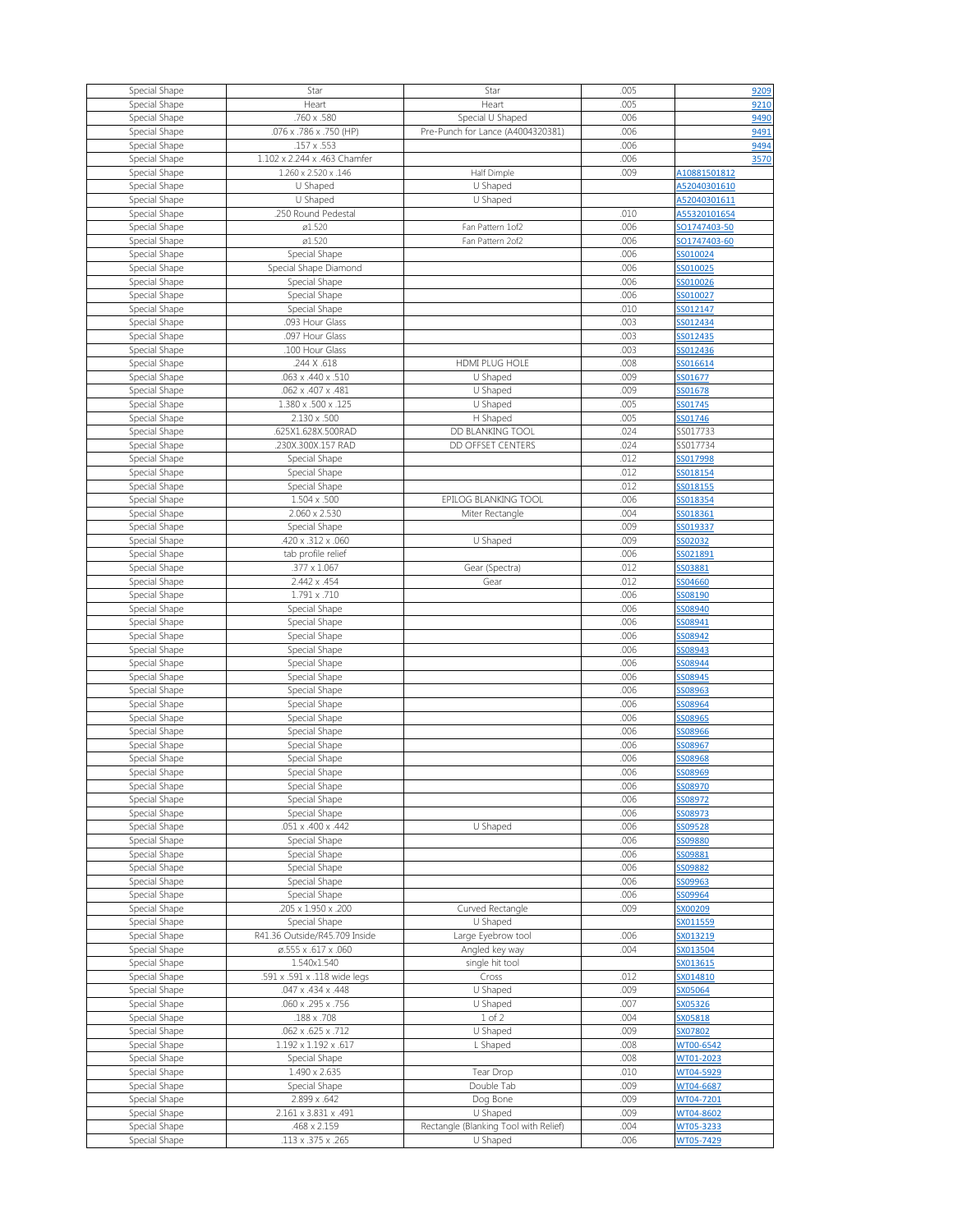|                                | .269 With .032 Rad. Corners                               | Triangle                            | .006 | WT06-9186       |
|--------------------------------|-----------------------------------------------------------|-------------------------------------|------|-----------------|
| Special Shape<br>Special Shape | $.900 \times 2.000$                                       | Special Rectangle                   | .009 | WT06-9722       |
|                                |                                                           |                                     |      |                 |
| Special Shape                  | .780 x 2.395                                              | Special Rectangle                   | .005 | WT200-4363      |
| Special Shape                  | .250 x .100 x .070                                        | U Shaped                            | .006 | WT203-7013      |
| Special Shape                  | .063 x .163 x .661                                        | U Shaped                            | .008 | WT204-6751      |
| Special Shape                  | Special Shape                                             |                                     | .006 | WT204-7198      |
|                                |                                                           |                                     |      |                 |
| Special Shape                  | Special Shape                                             |                                     | .006 | WT204-7199      |
| Special Shape                  | Special Shape                                             |                                     | .006 | WT204-7200      |
| Special Shape                  | Special Shape                                             |                                     | .006 | WT204-7201      |
| Special Shape                  | .830 x 1.620                                              | Tapered Rectangle                   | .012 | WT204-8863      |
|                                |                                                           |                                     |      |                 |
| Special Shape                  | .420 x .227                                               | Pre-Punch for Bridge (WT200-3998)   | .006 | WT206-0412      |
| Special Shape                  | .484 x .732                                               | Left                                | .006 | WT29-5639       |
| Special Shape                  | .484 x .732                                               | Right                               | .006 | WT29-5640       |
| Special Shape                  | $.327 \times 1.055$                                       | Tapered Rectangle                   | .010 | WT32-4574       |
|                                |                                                           |                                     |      |                 |
| Special Shape                  | .512 Square                                               | Radius Corners                      | .006 | WT43-8495 (DVT) |
| Special Shape                  | 1.400 x 2.620                                             | Tear Drop                           | .004 | WT44-7296       |
| Special Shape                  | 2.244                                                     | Octagon                             | .010 | WT47-3508       |
| Special Shape                  | .500 x .510                                               | H Shaped                            | .004 | WT53-1731       |
|                                |                                                           |                                     |      |                 |
| Special Shape                  | 1.921 x 2.147                                             | W Shape                             | .014 | WT61-6590       |
| Special Shape                  | 1.110 x 3.000 x.250 Radius                                | <b>Blanking Tool</b>                | .009 | WT64-4808       |
| Special Shape                  | 1.955 x 2.310 x 2.500                                     | Punch Only Ring 1/2 Shear?          |      | WT84-1611       |
|                                |                                                           | Rectangle With Rib                  | .004 | WT85-1591       |
| Special Shape                  | Special Shape                                             |                                     |      |                 |
| Special Shape                  | Special Shape                                             | E Shaped (Right)                    | .004 | WT85-3944       |
| Special Shape                  | Special Shape                                             | E Shaped (Left)                     | .004 | WT85-3945       |
| Special Shape                  | 4.500 Round                                               | Punch Only Ring 1/2 Shear?          |      | WT87-3473       |
|                                |                                                           |                                     |      |                 |
| Special Shape                  | Special Shape                                             | Special Rectangle                   | .004 | WT88-6800       |
| Special Shape                  | .989 x .560 x .060                                        | Curved Rectangle                    | .006 | WT88-8330       |
| Special Shape                  | .191 x .367                                               | Pie Shaped                          | .006 | WT88-8331       |
| Special Shape                  | $.150 \times .500$                                        | Pre-Punch for Lance (WT89-5710)     | .006 | WT89-5709       |
|                                |                                                           |                                     |      |                 |
| Special Shape                  | 1.900 x 1.074                                             |                                     | .005 | WT90-1293       |
| Special Shape                  | 2.650 x 3.070                                             | Special Rectangle                   | .007 | WT90-1991       |
| Special Shape                  | 2.642 x 2.684                                             | Special Rectangle                   | .007 | WT90-1992       |
| Special Shape                  | .063 x .283 x .283                                        | U Shaped                            | .006 | WT90-4638       |
|                                |                                                           |                                     |      |                 |
| Special Shape                  | 125 x .790 x 1.740                                        | Curved Rectangle                    | .004 | WT91-4651       |
| Special Shape                  | .355 x .753                                               | Pie Shaped                          | .006 | WT93-9512       |
| Special Shape                  | 1.558 x 1.179 x .090                                      | Curved Rectangle                    | .006 | WT93-9513       |
| Special Shape                  | .375 Round Raised Die                                     | Pedestal Punch (Use With WT94-9292) | .012 | WT94-9293       |
|                                |                                                           |                                     |      |                 |
| Special Shape                  | <b>Butt</b>                                               |                                     | .006 | SS03327         |
| Special Shape                  | <b>Butt</b>                                               |                                     | .006 | SS03328         |
| Trapezoid                      | .461 x .733                                               |                                     | .006 | 2143            |
|                                |                                                           |                                     |      |                 |
|                                |                                                           |                                     |      |                 |
| Trapezoid                      | .422 x .778                                               |                                     | .009 | SS019426        |
| Trapezoid                      | .356 x 1.298                                              |                                     | .008 | SX09869         |
| Trapezoid                      | .450 x .844                                               |                                     | .009 | WT04-7170       |
| Trapezoid                      | .394 x .748                                               |                                     | .009 | WT05-2572       |
|                                |                                                           |                                     |      |                 |
| Trapezoid                      | .440 x .791                                               |                                     | .009 | WT05-6321       |
| Trapezoid                      | .513 x .874                                               |                                     | .009 | WT07-0086       |
| Trapezoid                      | .458 x .798                                               |                                     | .009 | WT08-6172       |
| Trapezoid                      | .455 x .812                                               |                                     | .009 | WT21-6079       |
|                                |                                                           |                                     |      |                 |
| Trapezoid                      | $.609 \times 1.500$                                       |                                     | .006 | WT35-6108       |
| Trapezoid                      | .440 x 1.000                                              |                                     | .009 | WT60-2638       |
| Trapezoid                      | $.630 \times 1.606$                                       |                                     | .012 | WT67-5941       |
| Trapezoid                      | .405 x .735                                               |                                     | .009 | WT68-4770       |
| Trapezoid                      | .455 x .750                                               |                                     | .009 | WT76-4175       |
|                                |                                                           |                                     |      |                 |
| Trapezoid                      | .430 x .760                                               |                                     | .009 | X02275          |
| Trapezoid                      | .397 x .787                                               |                                     | .009 | X02303          |
| Shapes Without Tool #s         |                                                           |                                     |      |                 |
| Countersink                    | Screw Size #3 .199 @ 82°                                  | Form Down                           |      |                 |
|                                |                                                           | Form Down                           |      |                 |
| Countersink                    | Screw Size #4 .225 @ 82°                                  |                                     |      |                 |
| Countersink                    | Screw Size #6 .279 @ 82°                                  | Form Down                           |      |                 |
| Countersink                    | Screw Size #8 .332 @ 82°                                  | Form Down                           |      |                 |
| Countersink                    | Screw Size #10.385 @ 82°                                  | Form Down                           |      |                 |
| Countersink                    | Screw Size #12 .438 @ 82°                                 | Form Down                           |      |                 |
|                                |                                                           |                                     |      |                 |
| Countersink                    | Screw Size #1/4 .507 @ 82°                                | Form Down                           |      |                 |
| Countersink                    | Screw Size M2 @ 90°                                       | Form Down                           |      |                 |
| Countersink                    | Screw Size M2.5 @ 90°                                     | Form Down                           |      |                 |
| Countersink                    | Screw Size M3 @ 90°                                       | Form Down                           |      |                 |
|                                |                                                           |                                     |      |                 |
| Countersink                    | Screw Size M3.5 @ 90°                                     | Form Down                           |      |                 |
| Countersink                    | Screw Size M4 @ 90°                                       | Form Down                           |      |                 |
| Countersink                    | Screw Size M5 @ 90°                                       | Form Down                           |      |                 |
| Countersink                    | Screw Size M6 @ 90°                                       | Form Down                           |      |                 |
|                                |                                                           |                                     |      |                 |
| Countersink                    | Screw Size #3 .199 @ 100°                                 | Form Down                           |      |                 |
| Countersink                    | Screw Size #4 .225 @ 100°                                 | Form Down                           |      |                 |
| Countersink                    | Screw Size #6 .279 @ 100°                                 | Form Down                           |      |                 |
| Countersink                    | Screw Size #8 .332 @ 100°                                 | Form Down                           |      |                 |
| Countersink                    | Screw Size #10.385 @ 100°                                 | Form Down                           |      |                 |
|                                |                                                           |                                     |      |                 |
| Countersink<br>Countersink     | Screw Size #12 .438 @ 100°<br>Screw Size #1/4 .507 @ 100° | Form Down<br>Form Down              |      |                 |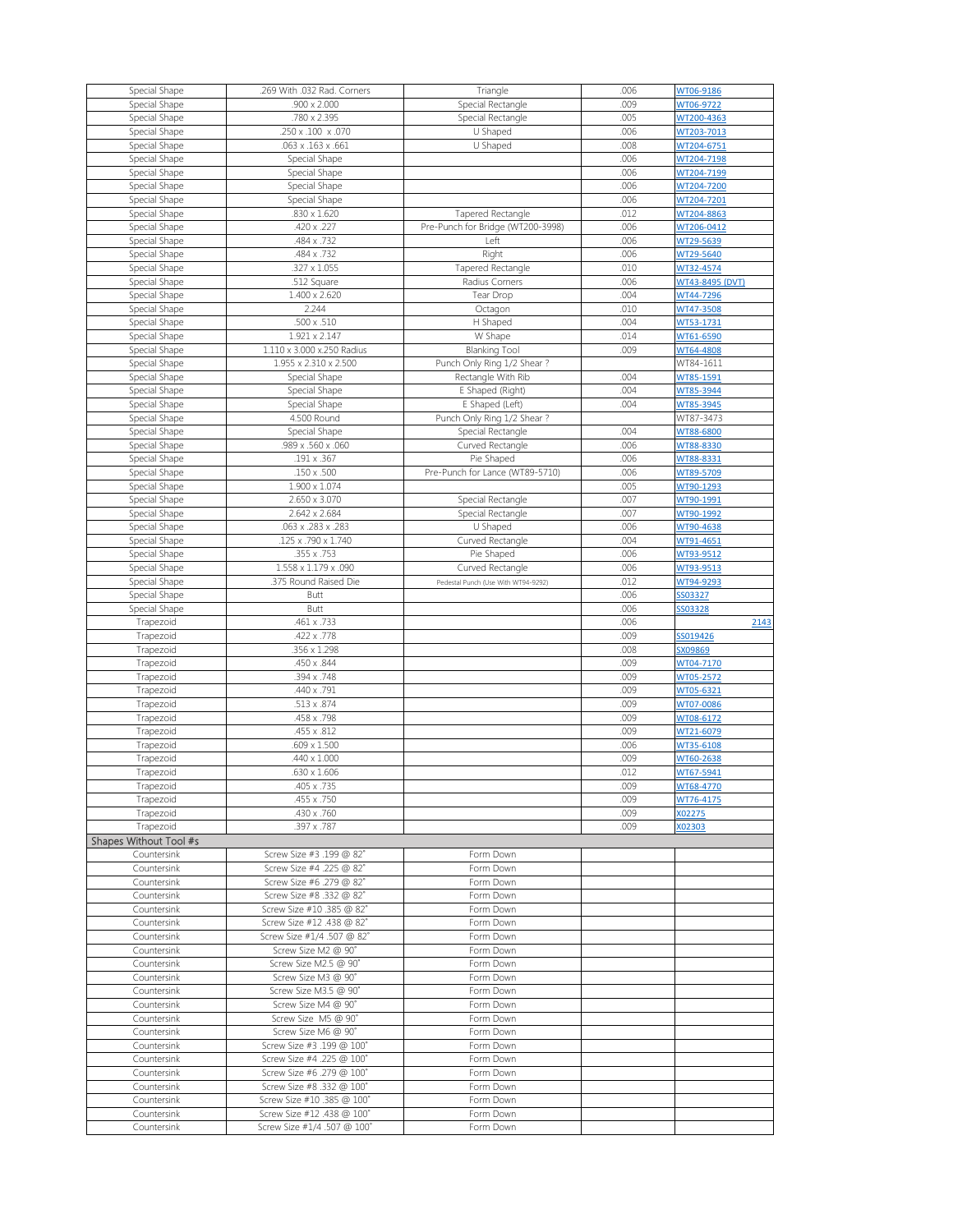| Countersink | .132 x .250 x 120°                    | Form Down           |            |  |
|-------------|---------------------------------------|---------------------|------------|--|
| Countersink | .220 x .372 x 82° W/.175 x .327 Pilot | Form Down (Obround) |            |  |
| Double D    | .118 x .220                           |                     | .009       |  |
| Double D    | .122 x .156                           |                     | .009       |  |
|             |                                       |                     |            |  |
| Double D    | $.130 \times .161$                    |                     | .009       |  |
| Double D    | .130 x .232                           |                     | .009       |  |
| Double D    | .169 x .310                           |                     | .009       |  |
| Double D    | .170 x .270                           |                     | .009       |  |
| Double D    | .203 x .250                           |                     | .009       |  |
| Double D    | $.210 \times .260$                    |                     | .009       |  |
| Double D    | .213 x .250                           |                     | .009       |  |
|             |                                       |                     |            |  |
| Double D    | .218 x .265                           |                     | .012       |  |
| Double D    | .220 x .272                           |                     | .009       |  |
| Double D    | .236 x .275                           |                     | .009       |  |
| Double D    | .250 x .312                           |                     | .009       |  |
| Double D    | .250 x .328                           |                     | .009       |  |
| Double D    | .252 x .283                           |                     | .009       |  |
| Double D    | .281 x .375                           |                     | .009       |  |
|             |                                       |                     |            |  |
| Double D    | .312 x .437                           |                     | .009       |  |
| Double D    | .325 x .401                           |                     | .009       |  |
| Double D    | .340 x .380                           |                     | .009       |  |
| Double D    | .345 x .395                           |                     | .012       |  |
| Double D    | .395 x .437                           |                     | .009       |  |
| Double D    | .421 x .512                           |                     | .009       |  |
| Double D    | .421 x .539                           |                     | .009       |  |
| Double D    | .425 x .472                           |                     | .009       |  |
|             |                                       |                     |            |  |
| Double D    | .430 x .500                           |                     | .009       |  |
| Double D    | .436 x .505                           |                     | .009       |  |
| Double D    | .453 x .500                           |                     | .009       |  |
| Double D    | .460 x .520                           |                     | .009       |  |
| Double D    | .465 x .500                           |                     | .009       |  |
| Double D    | .477 x .500                           |                     |            |  |
| Double D    | .480 x .515                           |                     | .009       |  |
|             |                                       |                     | .009       |  |
| Double D    | $.502 \times .565$                    |                     |            |  |
| Double D    | $.516 \times .555$                    |                     | .009       |  |
| Double D    | .536 x .630                           |                     | .009       |  |
| Double D    | $.550 \times .625$                    |                     | .011       |  |
| Double D    | .550 x .656                           |                     | .009       |  |
| Double D    | .570 x .625                           |                     | .009       |  |
| Double D    | .570 x .687                           |                     | .009       |  |
| Double D    | .630 x .750                           |                     | .009       |  |
|             | .635 x .765                           |                     | .009       |  |
| Double D    |                                       |                     |            |  |
| Double D    | $.635 \times 1.184$                   |                     | .010       |  |
| Double D    | .660 x .755                           |                     | .009       |  |
| Double D    | .670 x .765                           |                     | .009       |  |
| Double D    | .675 x .800                           |                     | .005       |  |
| Double D    | .690 x .765                           |                     | .009       |  |
| Double D    | .720 x .850                           |                     | .009       |  |
| Double D    | .750 x .875                           |                     | .009       |  |
|             |                                       |                     |            |  |
| Double D    | .752 x .830                           |                     | .012       |  |
| Double D    | .768 x .800                           |                     | .009       |  |
| Double D    | .775 x .875                           |                     | .009       |  |
| Double D    | .797 x .875                           |                     | .009       |  |
| Double D    | .840 x .875                           |                     | .009       |  |
| Double D    | $1.110 \times 1.315$                  |                     | .009       |  |
| Double D    | $1.130 \times 1.340$                  |                     | .009       |  |
| Double D    | 1.140 x 1.250                         |                     | .009       |  |
| Double D    | $1.170 \times 1.375$                  |                     | .009       |  |
|             |                                       |                     |            |  |
| Extrusion   | $\varnothing.081$                     | Form Up (pin)       |            |  |
| Extrusion   | ø.089                                 | Form Up (pin)       |            |  |
| Extrusion   | $\varnothing$ .106                    | Form Up (pin)       |            |  |
| Extrusion   | $\varnothing$ .116                    | Form Up (pin)       |            |  |
| Extrusion   | $\varnothing$ .120                    | Form Up (pin)       |            |  |
| Extrusion   | $\varnothing$ .147                    | Form Up (pin)       |            |  |
| Extrusion   | $\varnothing$ .150                    | Form Up (pin)       |            |  |
| Extrusion   | $\varnothing$ .173                    | Form Up (pin)       |            |  |
| Extrusion   | $\varnothing$ .180                    | Form Up (pin)       |            |  |
|             |                                       |                     |            |  |
| Hex         | .130                                  |                     | .009       |  |
| Hex         | .150                                  |                     | .009       |  |
| Hex         | .170                                  |                     | .009       |  |
| Hex         | .250                                  |                     | .009       |  |
| Hex         | .286                                  |                     | .007       |  |
| Hex         | .334                                  |                     | .009       |  |
| Hex         | .500                                  |                     | .009       |  |
| Hex         | .844                                  |                     | .012       |  |
|             |                                       |                     |            |  |
| Hex         | 1.015                                 |                     | .009       |  |
| Hex         | .150                                  |                     | .009       |  |
| Obround     | $.040 \times .125$                    |                     | .004, .009 |  |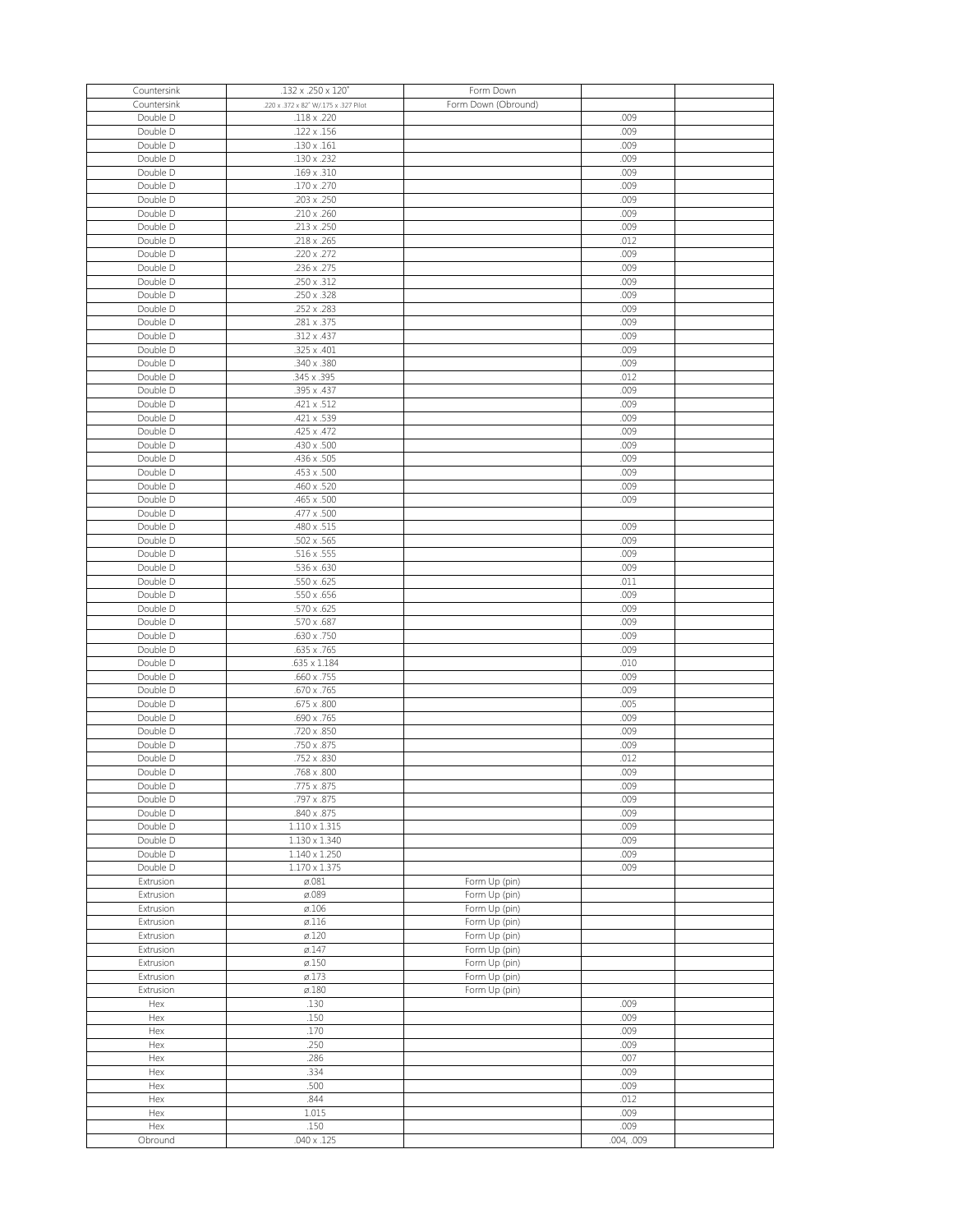| Obround | $.062 \times .125$  |                     | .009                   |  |
|---------|---------------------|---------------------|------------------------|--|
| Obround | $.062 \times .160$  |                     | .009                   |  |
| Obround | .062 x .200         |                     | .005, .009             |  |
|         |                     |                     |                        |  |
| Obround | .062 x .500         | Air Blow & Standard | .008, .009, .018       |  |
| Obround | $.062 \times .580$  |                     | .009                   |  |
| Obround | .062 x .750         |                     | .004, .009, .012       |  |
|         |                     |                     |                        |  |
| Obround | .062 x .766         |                     | .003                   |  |
| Obround | $.062 \times 1.000$ | Air Blow & Standard | .009                   |  |
|         |                     |                     |                        |  |
| Obround | $.070 \times .192$  |                     | .009                   |  |
| Obround | .078 x .130         |                     | .009                   |  |
| Obround | .078 x .397         |                     | .009                   |  |
|         |                     |                     |                        |  |
| Obround | $.078 \times 1.060$ | Air Blow & Standard | .009                   |  |
| Obround | .079 x .937         |                     | .009                   |  |
| Obround | .080 x .250         | Air Blow & Standard | .009                   |  |
|         |                     |                     |                        |  |
| Obround | .086 x .386         |                     | .009                   |  |
| Obround | .087 x .590         |                     | .009                   |  |
| Obround | $.093 \times .160$  |                     |                        |  |
|         |                     |                     | .006, .009             |  |
| Obround | .093 x .250         |                     | .009                   |  |
| Obround | $.093 \times .500$  |                     | .009                   |  |
|         |                     |                     |                        |  |
| Obround | .093 x .500         | Air Blow & Standard | .009, .012             |  |
| Obround | .093 x .750         |                     | .005, .009             |  |
| Obround | $.093 \times 1.000$ | Air Blow & Standard | .009                   |  |
|         |                     |                     |                        |  |
| Obround | .098 x .197         |                     | .004, .009             |  |
| Obround | .098 x .787         | Air Blow            | .009                   |  |
| Obround | .099 x .150         |                     | .009                   |  |
|         |                     |                     |                        |  |
| Obround | .100 x .206         |                     | .009                   |  |
| Obround | .100 x .406         |                     | .009                   |  |
| Obround | .100 x .750         |                     | .009                   |  |
|         |                     |                     |                        |  |
| Obround | $.100 \times 2.000$ |                     | .009                   |  |
| Obround | $.102 \times .240$  |                     | .009                   |  |
| Obround | .106 x .220         |                     | .005, .012             |  |
|         |                     |                     |                        |  |
| Obround | .109 x .650         |                     | .009                   |  |
| Obround | .110 x .298         |                     | .009                   |  |
|         |                     |                     |                        |  |
| Obround | $.113 \times .500$  |                     | .009                   |  |
| Obround | $.114 \times .126$  |                     | .009                   |  |
| Obround | .118 x .187         |                     | .009                   |  |
|         |                     |                     |                        |  |
| Obround | .118 x .500         |                     | .009                   |  |
| Obround | .120 x .218         |                     | .009                   |  |
|         |                     |                     |                        |  |
|         |                     |                     |                        |  |
| Obround | .122 x .187         |                     | .009                   |  |
| Obround | .122 x .197         |                     | .009                   |  |
|         |                     |                     |                        |  |
| Obround | .122 x .500         |                     | .009                   |  |
| Obround | .125 x .156         |                     | .009                   |  |
| Obround | .125 x .187         |                     | .009                   |  |
|         |                     |                     |                        |  |
| Obround | .125 x .250         |                     | .008, .009             |  |
| Obround | .125 x .310         |                     | .009                   |  |
| Obround | .125 x .375         |                     | .009                   |  |
|         |                     |                     |                        |  |
| Obround | .125 x .500         | Air Blow & Standard | .008, .009, .012, .018 |  |
| Obround | .125 x .750         |                     | .009 & .018            |  |
| Obround | $.125 \times 1.000$ | Air Blow & Standard | .009                   |  |
|         |                     |                     |                        |  |
| Obround | $.125 \times 1.125$ |                     | .004, .005, .009       |  |
| Obround | $.125 \times 1.500$ |                     | .009, .012             |  |
| Obround | $.125 \times 1.900$ |                     | .012                   |  |
| Obround | $.125 \times 2.000$ | Air Blow & Standard |                        |  |
|         |                     |                     | .009, .015             |  |
| Obround | .125 x 2.130        |                     | .018                   |  |
| Obround | $.125 \times 2.500$ |                     | .009                   |  |
| Obround | .127 x .250         |                     | .009                   |  |
|         |                     |                     |                        |  |
| Obround | .128 x .236         |                     | .009                   |  |
| Obround | .128 x .256         |                     | .009                   |  |
| Obround | .129 x .253         |                     | .009                   |  |
|         |                     |                     |                        |  |
| Obround | .130 x .172         |                     | .009                   |  |
| Obround | .133 x .218         |                     | .009                   |  |
| Obround | .133 x .500         |                     | .009                   |  |
|         |                     |                     |                        |  |
| Obround | $.135 \times 1.510$ |                     | .009                   |  |
| Obround | .136 x .200         |                     | .009                   |  |
| Obround | .136 x .250         |                     | .009                   |  |
|         |                     |                     |                        |  |
| Obround | .136 x .549         |                     | .009                   |  |
| Obround | .140 x .197         |                     | .009                   |  |
| Obround | .140 x .250         |                     | .009                   |  |
|         |                     |                     |                        |  |
| Obround | .140 x .254         |                     | .009                   |  |
| Obround | .140 x .280         | Air Blow            | .009                   |  |
| Obround | .140 x .500         |                     | .009                   |  |
|         |                     |                     |                        |  |
| Obround | .140 x .750         |                     | .006                   |  |
| Obround | .141 x .189         |                     | .009                   |  |
| Obround | .141 x .192         |                     | .009                   |  |
|         |                     |                     |                        |  |
| Obround | .141 x .266         |                     | .009                   |  |
| Obround | .141 x .293         |                     | .009                   |  |
| Obround | .142 x .203         |                     | .009                   |  |
| Obround | $.143 \times .222$  |                     | .009                   |  |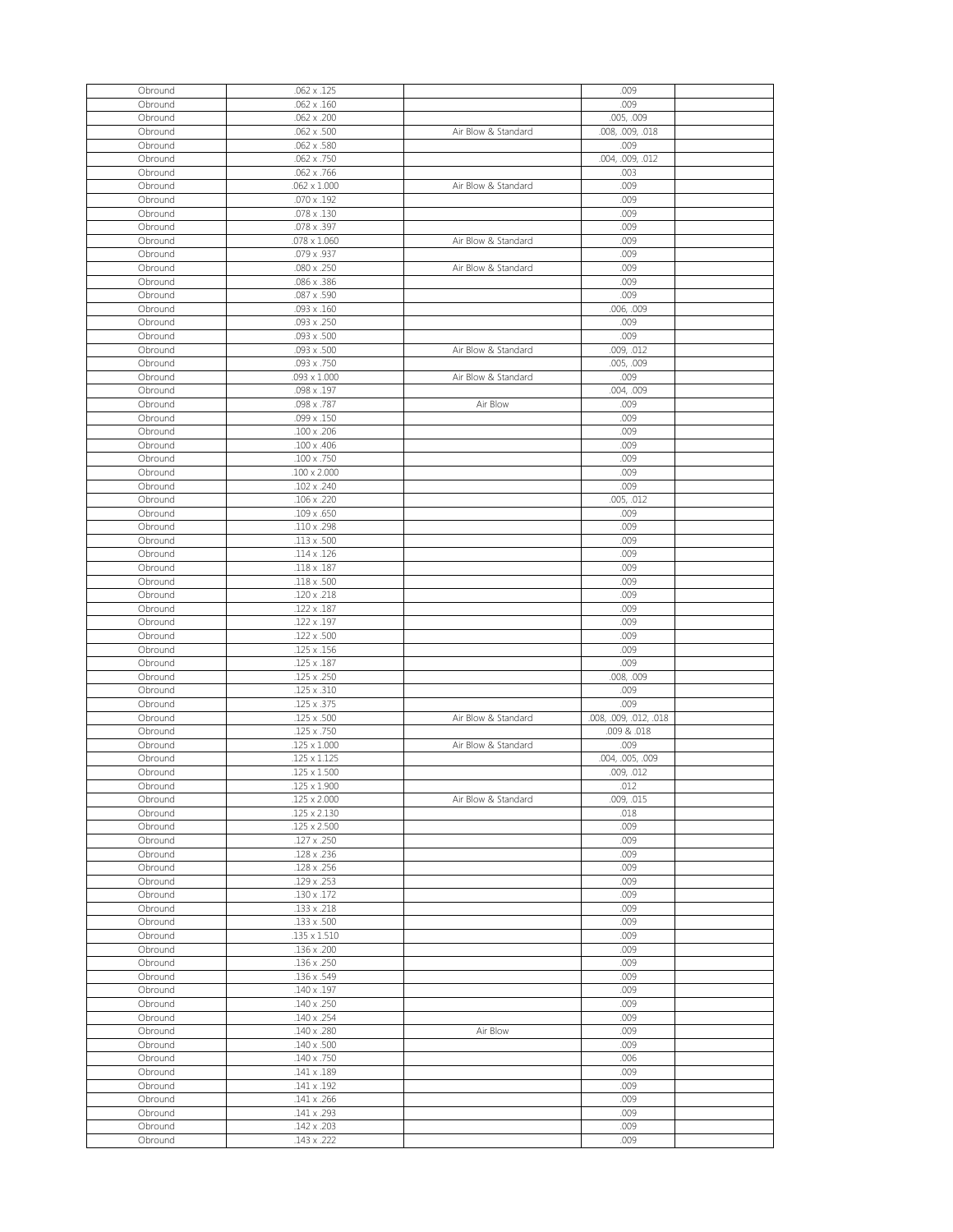| Obround            | .144 x .250                |                         | .006                   |  |
|--------------------|----------------------------|-------------------------|------------------------|--|
| Obround            | $.144 \times .500$         |                         | .009                   |  |
| Obround            | $.144 \times .620$         |                         | .009                   |  |
|                    |                            |                         |                        |  |
| Obround            | .148 x .181                |                         | .004                   |  |
| Obround            | .149 x .437                |                         | .009                   |  |
| Obround            | .150 x .200                |                         | .009                   |  |
| Obround            | .150 x .232                |                         | .009                   |  |
| Obround            | .150 x .240                |                         | .006                   |  |
| Obround            | .150 x .250                | Relieved Stripper Plate | .006                   |  |
| Obround            | .152 x .231                |                         | .009                   |  |
| Obround            | $.156 \times .187$         |                         | .009                   |  |
| Obround            | .156 x .203                |                         | .009                   |  |
| Obround            | .156 x .250                |                         | .009                   |  |
| Obround            | .156 x .312                | Air Blow & Standard     | .009, .013             |  |
| Obround            | .156 x .375                | Air Blow & Standard     | .009                   |  |
|                    |                            |                         |                        |  |
| Obround            | .156 x .450                |                         | .009                   |  |
| Obround            | .156 x .450                |                         | .009                   |  |
| Obround            | .156 x .500                |                         | .009                   |  |
| Obround            | .156 x .526                |                         | .005                   |  |
| Obround            | .156 x .550                |                         |                        |  |
| Obround            | .156 x .582                | Air Blow & Standard     | .005, .009, .012       |  |
| Obround            | .156 x .625                | Air Blow & Standard     | .005, .009, .012       |  |
| Obround            | $.156 \times 1.000$        | Air Blow & Standard     | .006, .009             |  |
| Obround            | $.156 \times 2.000$        |                         | .009, .015             |  |
| Obround            | .156 x 2.700               |                         | .009                   |  |
| Obround            | .156 x 3.122               |                         | .009                   |  |
| Obround            | .158 x .238                |                         | .009                   |  |
| Obround            | $.158 \times 1.158$        |                         | .009                   |  |
| Obround            | .159 x .270                |                         | .009                   |  |
| Obround            | .162 x .285                |                         | .007                   |  |
| Obround            | .162 x .786                |                         | .008                   |  |
| Obround            | .166 x .228                |                         | .009                   |  |
|                    |                            |                         |                        |  |
| Obround            | $.168 \times 1.000$        |                         | .009                   |  |
| Obround            | .170 x .270                |                         | .009                   |  |
| Obround            | .171 x .218                |                         | .009                   |  |
| Obround            | .171 x .250                |                         | .009                   |  |
| Obround            | $.171 \times .312$         |                         | .003, .009             |  |
| Obround            | .171 x .327                |                         | .009                   |  |
| Obround            | .172 x .278                | Special relieved guide  |                        |  |
| Obround            | .172 x .292                |                         | .012                   |  |
| Obround            | .172 x .362                |                         | .009                   |  |
| Obround            | .172 x .625                |                         | .009                   |  |
| Obround            | .172 x .750                |                         | .009                   |  |
| Obround            | .173 x .250                |                         | .009                   |  |
| Obround            | .174 x .281                |                         | .009                   |  |
|                    |                            |                         |                        |  |
|                    |                            |                         |                        |  |
| Obround            | .174 x .312                |                         | .009, .025             |  |
| Obround            | .176 x .670                |                         | .012                   |  |
| Obround            | .177 x .236                |                         | .006                   |  |
| Obround            | .177 x .394                |                         | .009                   |  |
| Obround            | $.177 \times .550$         |                         | .009                   |  |
| Obround            | .177 x .630                |                         | .009                   |  |
| Obround            | .178 x .383                |                         | .009                   |  |
| Obround            | .180 x .209                |                         | .012                   |  |
| Obround            | .180 x .258                |                         | .009                   |  |
| Obround            | .182 x .250                |                         | .004, .009             |  |
| Obround            | .182 x .375                |                         | .009                   |  |
| Obround            | .187 x .250                |                         | .009                   |  |
| Obround            | .187 x .312                |                         | .003, .009             |  |
| Obround            | .187 x .354                | Air Blow                | .006                   |  |
| Obround            | .187 x .375                | Air Blow & Standard     | .005, .009, .012       |  |
| Obround            | .187 x .500                | Air Blow & Standard     | .008, .009, .018       |  |
|                    | .187 x .625                | Air Blow                | .009                   |  |
| Obround            |                            |                         |                        |  |
| Obround<br>Obround | .187 x .687<br>.187 x .750 |                         | .009<br>.009           |  |
|                    |                            |                         |                        |  |
| Obround            | .187 x .800                | Air Blow & Standard     | 006. & 009.            |  |
| Obround            | $.187 \times 1.000$        |                         | .004, .008, .009, .018 |  |
| Obround            | $.187 \times 1.150$        |                         | .004, .013             |  |
| Obround            | $.187 \times 1.660$        |                         | .009                   |  |
| Obround            | .187 x 2.500               |                         | .009                   |  |
| Obround            | .190 x .325                |                         | .009                   |  |
| Obround            | .191 x .651                |                         |                        |  |
| Obround            | .192 x .250                | Air Blow & Standard     | .009                   |  |
| Obround            | .192 x .296                |                         | .009                   |  |
| Obround            | .192 x .404                |                         | .009                   |  |
| Obround            | .193 x .381                | Air Blow & Standard     | .009, .012             |  |
| Obround            | .195 x .285                |                         | .009                   |  |
| Obround<br>Obround | .195 x .354<br>.196 x .221 |                         | .009<br>.009           |  |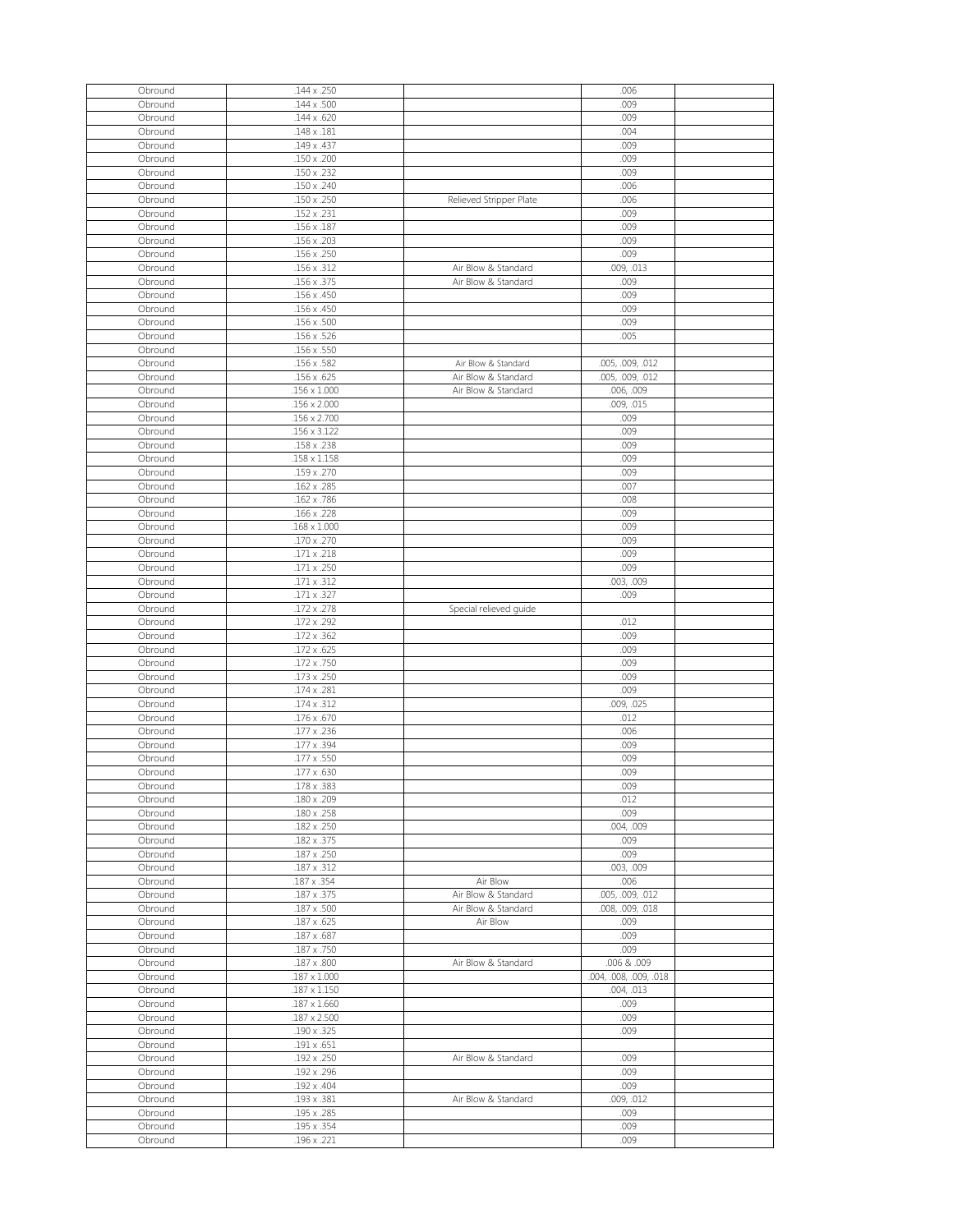| Obround | .196 x .275         |                     | .009                   |  |
|---------|---------------------|---------------------|------------------------|--|
| Obround | .196 x .300         |                     | .009                   |  |
| Obround | .196 x 1.250        |                     | .009                   |  |
|         |                     |                     |                        |  |
| Obround | .197 x .460         |                     | .009                   |  |
| Obround | .197 x .728         |                     | .009                   |  |
| Obround | .200 x .331         |                     | .009                   |  |
|         |                     |                     |                        |  |
| Obround | .200 x .694         |                     | .009                   |  |
| Obround | .202 x .264         |                     | .012                   |  |
| Obround | .203 x .250         | Air Blow & Standard | .009                   |  |
|         |                     |                     |                        |  |
| Obround | .203 x .320         |                     | .009, .025             |  |
| Obround | .203 x .403         |                     | .009                   |  |
| Obround | .203 x .500         |                     | .009, .015             |  |
|         |                     |                     |                        |  |
| Obround | .203 x .750         |                     | .009, .015             |  |
| Obround | $.203 \times 1.190$ |                     | .018                   |  |
|         |                     |                     |                        |  |
| Obround | .203 x 1.250        |                     | .009                   |  |
| Obround | .203 x .375         |                     | .008                   |  |
| Obround | .207 x .335         | Air Blow            | .012                   |  |
|         |                     |                     |                        |  |
| Obround | .209 x .375         |                     | .009                   |  |
| Obround | $.210 \times .460$  |                     | .009                   |  |
| Obround | .212 x 2.165        |                     | .009                   |  |
|         |                     |                     |                        |  |
| Obround | .215 x .312         | Air Blow & Standard | .009                   |  |
| Obround | .218 x .406         |                     | .009                   |  |
| Obround | .218 x .418         |                     | .009                   |  |
|         |                     |                     |                        |  |
| Obround | .218 x 1.375        |                     | .009                   |  |
| Obround | .219 x .500         |                     | .009, .015             |  |
| Obround | .220 x .315         | Air Blow & Standard | .009                   |  |
|         |                     |                     |                        |  |
| Obround | .220 x .600         |                     | .009                   |  |
| Obround | .221 x .375         |                     | .006, .009             |  |
| Obround | .225 x .355         |                     | .009                   |  |
|         |                     |                     |                        |  |
| Obround | .225 x .750         |                     | .009                   |  |
| Obround | .231 x .530         | Air Blow            | .010                   |  |
| Obround | .236 x .394         | Air Blow & Standard | .009                   |  |
|         |                     |                     |                        |  |
| Obround | .236 x .472         |                     | .009                   |  |
| Obround | .240 x .315         |                     | .009                   |  |
| Obround | .241 x .286         |                     | .009                   |  |
|         |                     |                     |                        |  |
| Obround | .250 x .312         | Air Blow & Standard | .009, .012             |  |
| Obround | .250 x .350         |                     | .009                   |  |
| Obround | .250 x .375         |                     | .003, .008, .009, .018 |  |
|         |                     |                     |                        |  |
| Obround | .250 x .406         |                     | .009                   |  |
|         |                     |                     |                        |  |
|         |                     |                     |                        |  |
| Obround | .250 x .430         |                     | .009                   |  |
| Obround | .250 x .500         | Air Blow & Standard | .004, .008 .009, .018  |  |
| Obround | .250 x .640         | Air Blow & Standard | .009, .015             |  |
|         |                     |                     |                        |  |
| Obround | .250 x .750         | Air Blow & Standard | .009                   |  |
| Obround | .250 x .875         |                     | .009                   |  |
| Obround | $.250 \times 1.000$ | Air Blow            | .009                   |  |
|         |                     |                     |                        |  |
| Obround | .250 x 1.085        |                     | .009                   |  |
| Obround | $.250 \times 1.250$ | Air Blow & Standard | .009                   |  |
| Obround | $.250 \times 1.500$ | Air Blow            | .009                   |  |
|         |                     |                     |                        |  |
| Obround | .250 x 2.880        |                     | .009                   |  |
| Obround | $.250 \times 4.410$ |                     | .009                   |  |
| Obround | .255 x 1.632        |                     | .009                   |  |
| Obround | .256 x .472         |                     | .009                   |  |
|         |                     |                     |                        |  |
| Obround | .260 x .300         |                     | .009                   |  |
| Obround | .260 x .320         |                     | .009                   |  |
| Obround | .260 x .500         | Air Blow & Standard | .009                   |  |
|         |                     |                     |                        |  |
| Obround | $.260 \times 1.000$ |                     | .009, .012             |  |
| Obround | .265 x .343         |                     | .012, .016             |  |
| Obround | .278 x .406         | Air Blow & Standard | .009                   |  |
| Obround |                     |                     |                        |  |
|         | .280 x .406         |                     | .009                   |  |
| Obround | .280 x .439         |                     | .009                   |  |
| Obround | .280 x .468         |                     | .009                   |  |
| Obround | .281 x .350         |                     | .009                   |  |
|         |                     |                     |                        |  |
| Obround | .281 x .375         |                     | .009                   |  |
| Obround | .281 x .469         |                     | .012                   |  |
| Obround | .281 x .500         |                     | .009, .012             |  |
|         |                     |                     |                        |  |
| Obround | $.281 \times 1.000$ | Air Blow & Standard | .008, .009, .012, .018 |  |
| Obround | .290 x .495         |                     | .009                   |  |
| Obround | .291 x 1.281        |                     | .009                   |  |
|         |                     |                     |                        |  |
| Obround | .294 x .550         |                     | .009                   |  |
| Obround | .296 x .437         |                     | .009                   |  |
| Obround | .300 x .591         |                     | .009                   |  |
|         |                     |                     |                        |  |
| Obround | .312 x .380         |                     | .009                   |  |
| Obround | .312 x .500         |                     | .009, .018             |  |
| Obround | $.312 \times .750$  |                     | .008, .018             |  |
|         |                     |                     |                        |  |
| Obround | $.312 \times 1.000$ |                     | .008, .009, .018, .032 |  |
| Obround | $.312 \times 1.250$ |                     | .009                   |  |
| Obround | .312 x 3.500        |                     | .009                   |  |
| Obround | .320 x .750         |                     | .009, .015             |  |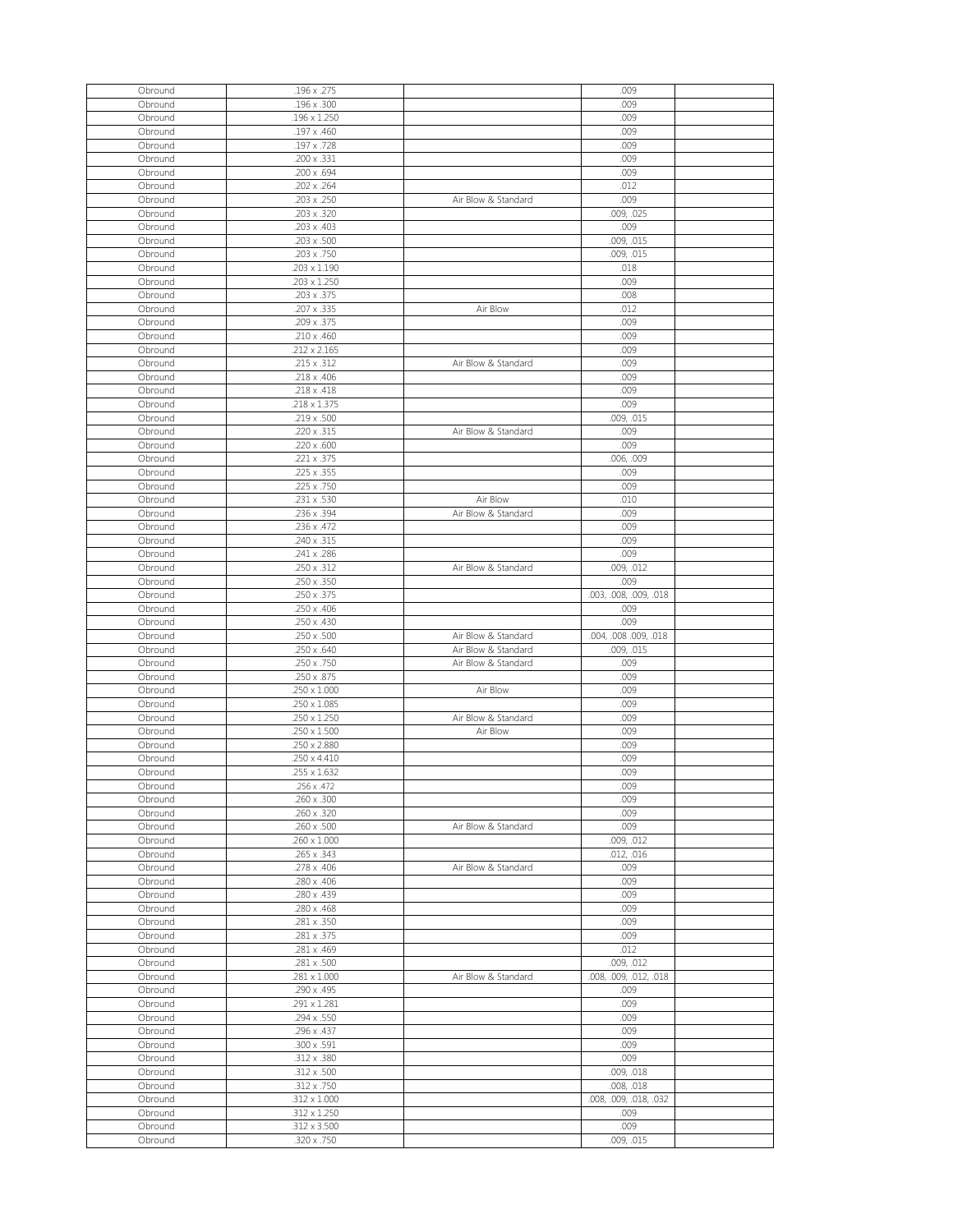| Obround                              | .325 x .575                              |                              |                        |  |
|--------------------------------------|------------------------------------------|------------------------------|------------------------|--|
| Obround                              | .330 x .500                              |                              | .009                   |  |
|                                      |                                          |                              | .009                   |  |
| Obround                              | $.330 \times 1.000$                      |                              |                        |  |
| Obround                              | .344 x .750                              |                              | .009, .015             |  |
| Obround                              | .344 x 2.044                             |                              | .009                   |  |
|                                      |                                          |                              | .009                   |  |
| Obround                              | .360 x .834                              |                              |                        |  |
| Obround                              | .365 x .571                              |                              | .004, .009             |  |
| Obround                              | .375 x .406                              |                              | .009, .015             |  |
|                                      |                                          |                              |                        |  |
| Obround                              | .375 x .500                              |                              | .009                   |  |
| Obround                              | .375 x .625                              |                              | .009                   |  |
| Obround                              | .375 x .735                              |                              | .037                   |  |
|                                      |                                          |                              |                        |  |
| Obround                              | .375 x 1.000                             |                              | .009                   |  |
| Obround                              | .375 x 1.500                             |                              | .012                   |  |
| Obround                              | .375 x 1.920                             |                              | .009                   |  |
|                                      |                                          |                              |                        |  |
| Obround                              | .385 x .510                              | pre-punch for:#S100430-02004 | .012                   |  |
| Obround                              | .394 x .787                              |                              | .009                   |  |
|                                      |                                          |                              |                        |  |
| Obround                              | .406 x .650                              |                              | .009                   |  |
| Obround                              | .406 x 1.000                             |                              | .009                   |  |
| Obround                              | .437 x .750                              |                              | .009                   |  |
|                                      |                                          |                              |                        |  |
| Obround                              | .440 x .875                              |                              | .009                   |  |
| Obround                              | $.450 \times 1.000$                      |                              | .004, .009             |  |
| Obround                              | .468 x .906                              |                              | .009                   |  |
|                                      |                                          |                              |                        |  |
| Obround                              | .484 x .984                              |                              | .009                   |  |
| Obround                              | .490 x .960                              |                              | .009                   |  |
|                                      |                                          |                              |                        |  |
| Obround                              | .490 x 3.590                             |                              | .009                   |  |
| Obround                              | .500 x .750                              |                              | .009                   |  |
| Obround                              | $.500 \times 1.000$                      |                              | .008, .010, .018, .032 |  |
|                                      |                                          |                              |                        |  |
| Obround                              | $.500 \times 1.125$                      |                              | .009                   |  |
| Obround                              | $.500 \times 1.250$                      |                              | .009                   |  |
| Obround                              | $.500 \times 1.500$                      |                              | .009, .025             |  |
|                                      |                                          |                              |                        |  |
| Obround                              | $.500 \times 2.000$                      |                              | .018                   |  |
| Obround                              | .504 x .534                              |                              | .009                   |  |
|                                      |                                          |                              |                        |  |
| Obround                              | .520 x 1.170                             |                              | .009                   |  |
| Obround                              | $.530 \times 1.000$                      |                              | .009                   |  |
| Obround                              | .550 x .800                              | PRE-PUNCH FOR HEMMED OBROUND | .010                   |  |
|                                      |                                          |                              |                        |  |
| Obround                              | .560 x .730                              |                              | .009                   |  |
| Obround                              | .560 x 1.120                             |                              | .009                   |  |
| Obround                              | $.560 \times 1.500$                      |                              | .009, .025             |  |
|                                      |                                          |                              |                        |  |
| Obround                              | $.562 \times 1.000$                      |                              |                        |  |
| Obround                              | .562 x 1.250                             |                              | .018                   |  |
|                                      |                                          |                              |                        |  |
| Obround                              | .565 x 1.840                             |                              | .009                   |  |
| Obround                              | $.610 \times 2.411$                      |                              | .008                   |  |
| Obround                              | $.625 \times 1.125$                      |                              | .009                   |  |
|                                      |                                          |                              |                        |  |
| Obround                              | $.625 \times 1.620$                      |                              | .009                   |  |
| Obround                              | $.625 \times 1.840$                      |                              | .009                   |  |
| Obround                              | $.657 \times 1.406$                      |                              | .009                   |  |
|                                      |                                          |                              |                        |  |
| Obround                              | $.670 \times 1.952$                      |                              | .006                   |  |
| Obround                              | .750 x 1.250                             |                              | .009                   |  |
|                                      |                                          |                              |                        |  |
| Obround                              | .750 x 2.190                             |                              | .009                   |  |
| Obround                              | $.812 \times 1.562$                      |                              | .009                   |  |
| Obround                              | $.850 \times 1.625$                      |                              |                        |  |
|                                      |                                          |                              |                        |  |
| Obround                              | .875 x .930                              |                              | .009                   |  |
| Obround                              | $.875 \times 1.500$                      |                              | .009                   |  |
| Obround                              | .875 x 2.000                             |                              | .009                   |  |
|                                      |                                          |                              |                        |  |
| Obround                              | $.879 \times 1.000$                      |                              | .009                   |  |
| Obround                              | .885 x 1.384                             |                              | .009                   |  |
| Obround                              | .940 x 1.640                             |                              | .009                   |  |
|                                      |                                          |                              |                        |  |
| Obround                              | $1.000 \times 1.900$                     |                              | .006, .012             |  |
| Obround                              | $1.000 \times 2.000$                     |                              | .018                   |  |
| Obround                              | .062 x .257                              |                              | .006                   |  |
|                                      | $.062 \times .375$                       |                              | .004, .006             |  |
| Obround                              |                                          |                              |                        |  |
| Obround                              | .062 x .766                              |                              | .006                   |  |
| Obround                              |                                          |                              | .009                   |  |
|                                      |                                          |                              |                        |  |
| Radius Corner                        | $.562 \times 1.000$                      |                              |                        |  |
|                                      | .126 x .502 x .062                       | 4 Way                        | .009                   |  |
| Radius Corner                        | .847 x 1.122 x .118                      | 4 Way                        | .009                   |  |
|                                      |                                          |                              |                        |  |
| Radius Corner                        | .875 x 2.000 x .875                      | $(4$ Way)                    | .009                   |  |
| Radius Rectangle                     | .220 x .360 x .060                       |                              | .009                   |  |
| Radius Rectangle                     | .274 x .924 x .030                       | BLANKING .280X.930X.030 SLUG | .006                   |  |
|                                      |                                          |                              |                        |  |
| Radius Rectangle                     | .312 x .500 x .068                       |                              | .009                   |  |
| Radius Rectangle                     | .354 x .394 x .060                       |                              | .007                   |  |
|                                      | .354 x.394 x.060                         |                              | .009                   |  |
| Radius Rectangle                     |                                          |                              |                        |  |
| Radius Rectangle                     | .354 x .512 x .060                       |                              | .009                   |  |
| Radius Rectangle                     | .354 x .669 x .060                       |                              | .009                   |  |
|                                      |                                          |                              | .009                   |  |
| Radius Rectangle                     | .360 x 1.150 x .060                      |                              |                        |  |
| Radius Rectangle                     | .365 x .515 x .020                       |                              | .014                   |  |
| Radius Rectangle                     | .373 x 1.000 x .125                      |                              | .010                   |  |
|                                      |                                          |                              |                        |  |
| Radius Rectangle<br>Radius Rectangle | .375 x .500 x .060<br>.398 x .398 x .095 |                              | .009<br>.010           |  |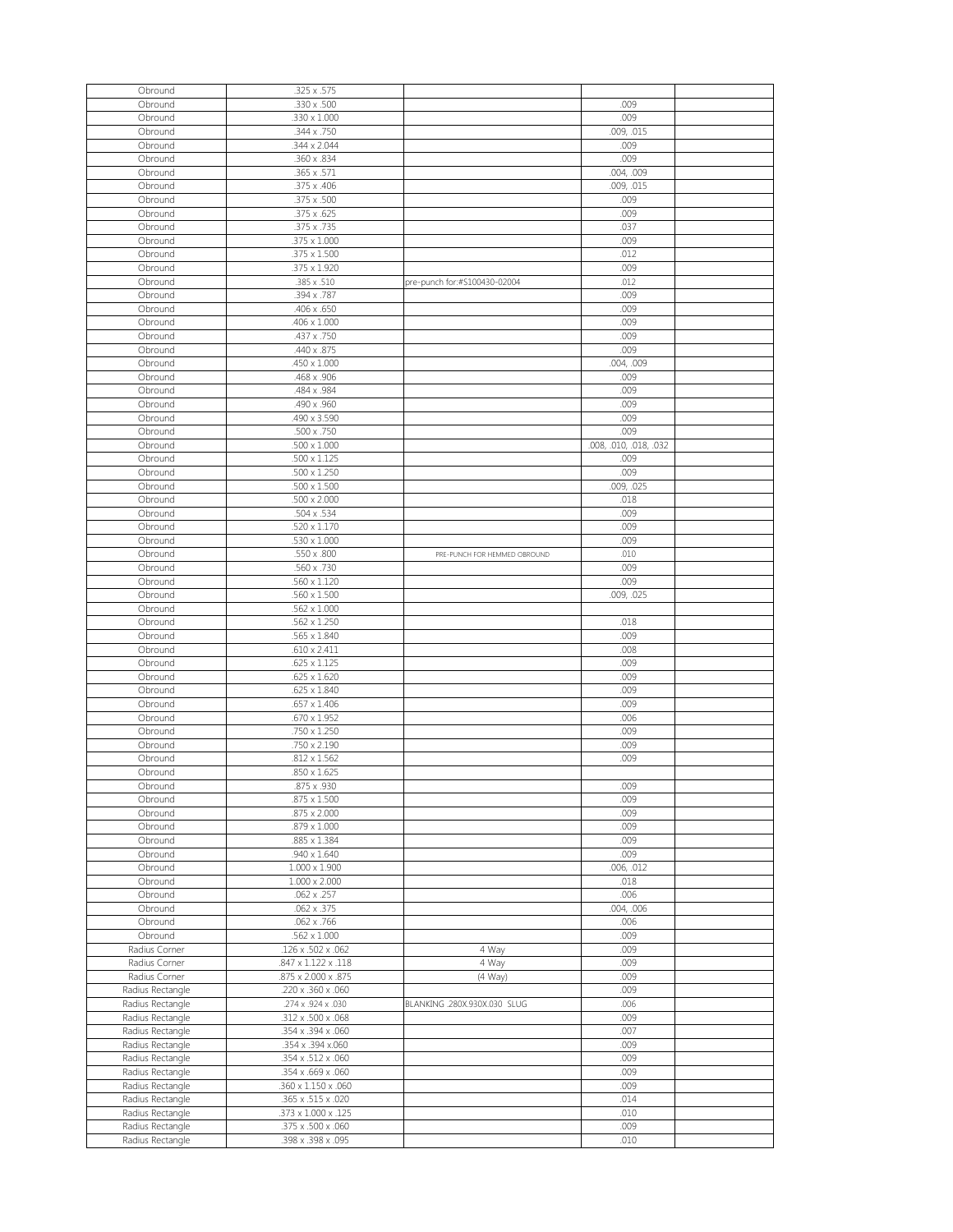| Radius Rectangle | .398 x .596 x .095   |                                         | .010 |  |
|------------------|----------------------|-----------------------------------------|------|--|
| Radius Rectangle | .433 x 2.402 x .039  |                                         | .009 |  |
| Radius Rectangle | .437 x .637 x .093   |                                         | .009 |  |
| Radius Rectangle | .449 x 2.326 x .132  |                                         | .009 |  |
| Radius Rectangle | .457 x .500 x .063   |                                         | .009 |  |
|                  | .460 x .565 x .200   |                                         | .009 |  |
| Radius Rectangle |                      |                                         |      |  |
| Radius Rectangle | .460 x 1.115 x .200  | Air Blow                                | .009 |  |
| Radius Rectangle | .465 x 1.488 x .125  |                                         | .009 |  |
| Radius Rectangle | .475 x .575 x .200   |                                         | .015 |  |
| Radius Rectangle | .475 x 1.125 x .200  |                                         | .015 |  |
| Radius Rectangle | .500 x .600 x .200   |                                         | .012 |  |
| Radius Rectangle | .500 x .691 x .005   | Air Blow                                | .008 |  |
| Radius Rectangle | .500 x 1.150 x .200  |                                         | .012 |  |
|                  | .508 x .780 x .005   | Air Blow                                | .008 |  |
| Radius Rectangle |                      |                                         |      |  |
| Radius Rectangle | .512 x .512 x .059   |                                         | .009 |  |
| Radius Rectangle | 535 x 2.402 x .039   |                                         | .009 |  |
| Radius Rectangle | .540 x .540 x .030   |                                         | .009 |  |
| Radius Rectangle | .543 x 2.943 x .057  |                                         | .007 |  |
| Radius Rectangle | .555 x .684 x .015   | Air Blow                                | .008 |  |
| Radius Rectangle | .590 x 1.090 x .060  |                                         | .009 |  |
| Radius Rectangle | .595 x 2.795 x .100  |                                         | .005 |  |
|                  | .620 x 1.250 x .125  |                                         | .009 |  |
| Radius Rectangle |                      |                                         |      |  |
| Radius Rectangle | .621 x .781 x .133   |                                         | .004 |  |
| Radius Rectangle | .625 x .625 x .125   |                                         | .009 |  |
| Radius Rectangle | .628 x .871 x .133   |                                         | .004 |  |
| Radius Rectangle | .635 x .635 x .060   |                                         | .009 |  |
| Radius Rectangle | .688 x 1.188 x .094  | Blanking tool For Part # WDC024N00557   |      |  |
| Radius Rectangle | .710 x 1.250 x .125  |                                         | .009 |  |
| Radius Rectangle | .745 x 2.140 x .032  |                                         | .009 |  |
|                  | .748 x 2.284 x .020  |                                         | .009 |  |
| Radius Rectangle |                      |                                         |      |  |
| Radius Rectangle | .750 x 1.375 x .250  |                                         | .009 |  |
| Radius Rectangle | .741 x 1.47 x .126   | Blanking punch assy                     | .009 |  |
| Radius Rectangle | .750 x 2.500 x .188  |                                         | .009 |  |
| Radius Rectangle | .824 x 1.204 x .062  |                                         | .009 |  |
| Radius Rectangle | $.830 \times 1.450$  | Chamfer                                 | .009 |  |
| Radius Rectangle | .847 x 1.122 x .118  |                                         | .009 |  |
| Radius Rectangle | .855 x 1.171 x .196  |                                         | .009 |  |
|                  | .874 x .874 x .032   |                                         | .009 |  |
| Radius Rectangle |                      |                                         |      |  |
| Radius Rectangle | .900 x 1.200 x .239  |                                         | .009 |  |
| Radius Rectangle | .956 x 2.060 x .060  |                                         | .009 |  |
| Radius Rectangle | .970 x 3.210 x .156  |                                         | .009 |  |
| Radius Rectangle | .975 x 1.270 x .166  |                                         | .009 |  |
|                  | .976 x 1.026 x .050  | USED TO BLANK PARTS 1.00 X 1.050 X .050 | .024 |  |
| Radius Rectangle |                      |                                         | .009 |  |
|                  |                      |                                         |      |  |
| Radius Rectangle | 1.000 x 3.000 x .250 |                                         |      |  |
| Radius Rectangle | 1.000 x 3.500 x .250 |                                         | .009 |  |
| Radius Rectangle | 1.110 x 3.000 x .250 |                                         | .009 |  |
| Radius Rectangle | 1.185 x 1.445 x .065 |                                         | .009 |  |
| Radius Rectangle | 1.200 x 1.440 x .060 |                                         | .009 |  |
| Radius Rectangle | 1.260 x 1.315 x .102 |                                         | .018 |  |
| Radius Rectangle | 1.319 x 2.346 x .205 |                                         | .006 |  |
| Radius Rectangle | 1.450 x 2.000 x .250 |                                         | .009 |  |
| Radius Rectangle | 1.500 x 1.500 x .125 |                                         | .009 |  |
| Radius Rectangle | 1.625 x 2.500 x .100 |                                         | .015 |  |
|                  |                      |                                         |      |  |
| Rectangle        | .040 x .090          |                                         | .009 |  |
| Rectangle        | $.040 \times .250$   |                                         | .009 |  |
| Rectangle        | .050 x .240          |                                         | .009 |  |
| Rectangle        | .050 x .750          |                                         | .009 |  |
| Rectangle        | .054 x .312          | Air Blow & Standard                     | .009 |  |
| Rectangle        | .054 x .375          | Air Blow & Standard                     | .009 |  |
| Rectangle        | $.057 \times 1.828$  |                                         | .009 |  |
| Rectangle        | $.060 \times .255$   | Air Blow & Standard                     | .009 |  |
|                  | $.060 \times .410$   |                                         | .009 |  |
| Rectangle        |                      |                                         |      |  |
| Rectangle        | $.060 \times 1.000$  | Air Blow & Standard                     | .009 |  |
| Rectangle        | $.062 \times .125$   | Air Blow                                | .009 |  |
| Rectangle        | $.062 \times .220$   | Air Blow                                | .009 |  |
| Rectangle        | .062 x .375          | Air Blow                                | .009 |  |
| Rectangle        | $.062 \times .410$   |                                         | .009 |  |
| Rectangle        | $.062 \times .470$   |                                         | .009 |  |
| Rectangle        | $.063 \times .450$   | Air Blow & Standard                     | .009 |  |
| Rectangle        | $.064 \times .250$   | Air Blow & Standard                     | .009 |  |
|                  | .065 x .295          | Air Blow                                | .009 |  |
| Rectangle        |                      |                                         |      |  |
| Rectangle        | $.067 \times .255$   |                                         | .009 |  |
| Rectangle        | $.067 \times .625$   | Air Blow                                | .009 |  |
| Rectangle        | $.070 \times .192$   | Air Blow                                | .009 |  |
| Rectangle        | .070 x .775          | Air Blow                                | .009 |  |
| Rectangle        | $.075 \times .150$   | Air Blow & Standard                     | .009 |  |
| Rectangle        | $.078 \times .187$   | Air Blow & Standard                     | .009 |  |
| Rectangle        | $.078 \times .250$   | <b>Broken</b>                           | .009 |  |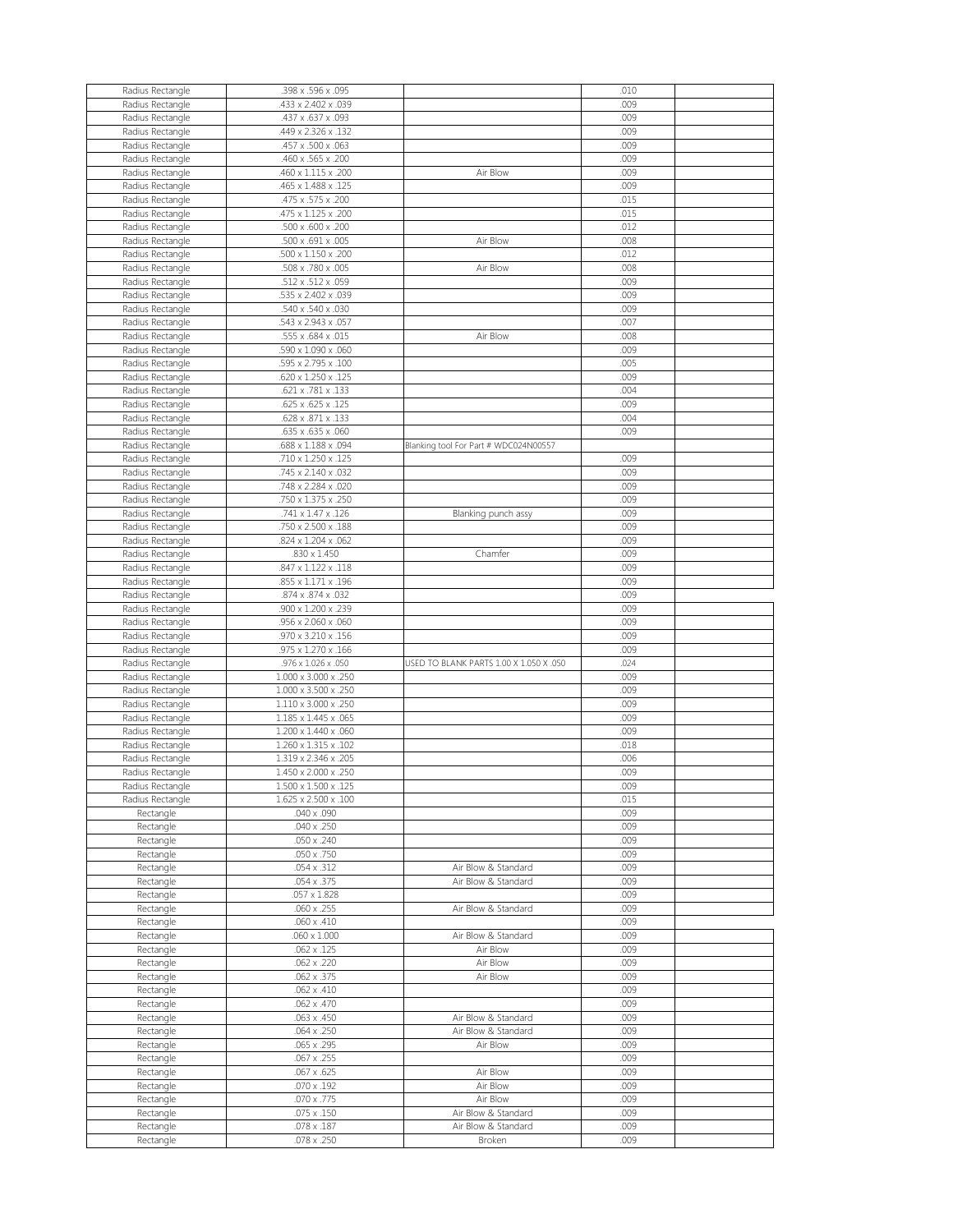| Rectangle | .080 x .375         | Air Blow & Standard | .009                        |  |
|-----------|---------------------|---------------------|-----------------------------|--|
|           |                     |                     |                             |  |
| Rectangle | .080 x .394         |                     | .009                        |  |
| Rectangle | .080 x .500         |                     | .004, .009                  |  |
| Rectangle | .080 x .685         | Air Blow & Standard | .009                        |  |
| Rectangle | $.080 \times 1.000$ | Air Blow & Standard | .009, .012                  |  |
|           | .087 x .268         | Air Blow            | .009                        |  |
| Rectangle |                     |                     |                             |  |
| Rectangle | .090 x .530         |                     | .009                        |  |
| Rectangle | .090 x .560         | Air Blow & Standard | .009                        |  |
| Rectangle | $.090 \times 1.030$ | Air Blow            | .009                        |  |
| Rectangle | .093 x .250         |                     | .009                        |  |
|           |                     |                     |                             |  |
| Rectangle | .093 x .310         |                     | .009                        |  |
| Rectangle | .093 x .500         | Air Blow & Standard | .009                        |  |
| Rectangle | .093 x .600         | Air Blow            | .009                        |  |
| Rectangle | .093 x .750         |                     | .009                        |  |
| Rectangle | $.093 \times 1.000$ | Air Blow & Standard | .009                        |  |
|           |                     |                     |                             |  |
| Rectangle | .094 x .310         |                     | .009                        |  |
| Rectangle | .094 x .312         | Air Blow            | .009                        |  |
| Rectangle | .094 x .314         |                     | .009                        |  |
| Rectangle | .095 x .375         | Air Blow            | .009                        |  |
|           | .095 x 2.250        |                     | .009                        |  |
| Rectangle |                     |                     |                             |  |
| Rectangle | .098 x .584         | Air Blow            | .009                        |  |
| Rectangle | .100 x .250         | Air Blow            | .009                        |  |
| Rectangle | .100 x .344         |                     | .005                        |  |
| Rectangle | .100 x .420         | Air Blow & Standard | .009                        |  |
|           |                     |                     |                             |  |
| Rectangle | $.100 \times .450$  | Air Blow            | .009                        |  |
| Rectangle | .100 x .490         |                     | .005                        |  |
| Rectangle | $.100 \times .500$  | Air Blow            | .009                        |  |
| Rectangle | $.100 \times 1.200$ | Air Blow            | .009                        |  |
|           |                     |                     |                             |  |
| Rectangle | $.110 \times .313$  | Air Blow            | .009                        |  |
| Rectangle | $.110 \times .375$  | Air Blow & Standard | .009                        |  |
| Rectangle | .110 x .700         |                     | .009                        |  |
| Rectangle | $.110 \times .800$  | Air Blow            | .009                        |  |
| Rectangle | .110 x .935         | Air Blow            | .009                        |  |
|           |                     |                     |                             |  |
| Rectangle | $.110 \times 1.000$ |                     | .009                        |  |
| Rectangle | $.118 \times 1.020$ | Air Blow            | .009                        |  |
| Rectangle | .120 x .375         | Air Blow            | .009                        |  |
| Rectangle | .122 x .236         |                     | .009                        |  |
| Rectangle | .125 x .265         | Air Blow            | .009                        |  |
|           |                     | Air Blow            |                             |  |
| Rectangle | .125 x .281         |                     | .009                        |  |
|           |                     |                     |                             |  |
| Rectangle | $.125 \times .312$  | Air Blow            | .012                        |  |
| Rectangle | .125 x .400         |                     | .009                        |  |
|           |                     |                     |                             |  |
| Rectangle | .125 x .500         |                     | .009                        |  |
| Rectangle | .125 x .750         |                     | .009                        |  |
| Rectangle | $.125 \times 1.000$ | Air Blow & Standard | .008, .009, .018, .032      |  |
| Rectangle | $.125 \times 2.000$ |                     | .009 & .012                 |  |
| Rectangle | .131 x .221         |                     | .009                        |  |
|           |                     |                     |                             |  |
| Rectangle | .131 x .331         | Air Blow            | .009                        |  |
| Rectangle | .133 x .265         |                     | .009, .015                  |  |
| Rectangle | $.135 \times 1.000$ | Air Blow & Standard | .009                        |  |
| Rectangle | .136 x 1.045        |                     | .012, .015                  |  |
| Rectangle | .140 x .375         |                     | .009                        |  |
|           |                     |                     |                             |  |
| Rectangle | .140 x .750         |                     | .009                        |  |
| Rectangle | .144 x .780         | Air Blow            | .009                        |  |
| Rectangle | $.145 \times .165$  |                     | .009                        |  |
| Rectangle | .156 x .375         |                     | .009                        |  |
| Rectangle | .156 x .812         | Air Blow & Standard | .004, .009                  |  |
| Rectangle | $.160 \times .190$  |                     | .006                        |  |
|           |                     |                     |                             |  |
| Rectangle | .160 x .480         |                     | .009                        |  |
| Rectangle | $.160 \times 1.063$ | Air Blow & Standard | .009                        |  |
| Rectangle | .165 x .265         |                     | .009                        |  |
| Rectangle | .166 x 3.345        | Air Blow & Standard | .009                        |  |
|           | .172 x .750         |                     | .009                        |  |
| Rectangle |                     |                     |                             |  |
| Rectangle | $.172 \times 1.750$ |                     | .009                        |  |
| Rectangle | .175 x 3.388        |                     | .009                        |  |
| Rectangle | .180 x .280         |                     | .009                        |  |
| Rectangle | .187 x .375         |                     | .009                        |  |
| Rectangle | .187 x .750         | Air Blow & Standard | 008, .009, .015, .018, .032 |  |
|           | .187 x .875         | Air Blow            | .009                        |  |
| Rectangle |                     |                     |                             |  |
| Rectangle | $.187 \times 1.000$ | Air Blow & Standard | .009                        |  |
| Rectangle | $.187 \times 1.325$ |                     | .009                        |  |
| Rectangle | $.187 \times 1.500$ |                     | .009                        |  |
| Rectangle | $.187 \times 1.750$ |                     | .009                        |  |
|           | .189 x .236         |                     | .014                        |  |
| Rectangle |                     |                     |                             |  |
| Rectangle | .189 x .511         |                     | .009                        |  |
| Rectangle | .200 x .300         |                     | .009                        |  |
| Rectangle | .200 x .1.000       |                     | .009                        |  |
| Rectangle | .203 x .260         |                     | .009                        |  |
| Rectangle | .203 x .290         |                     | .009                        |  |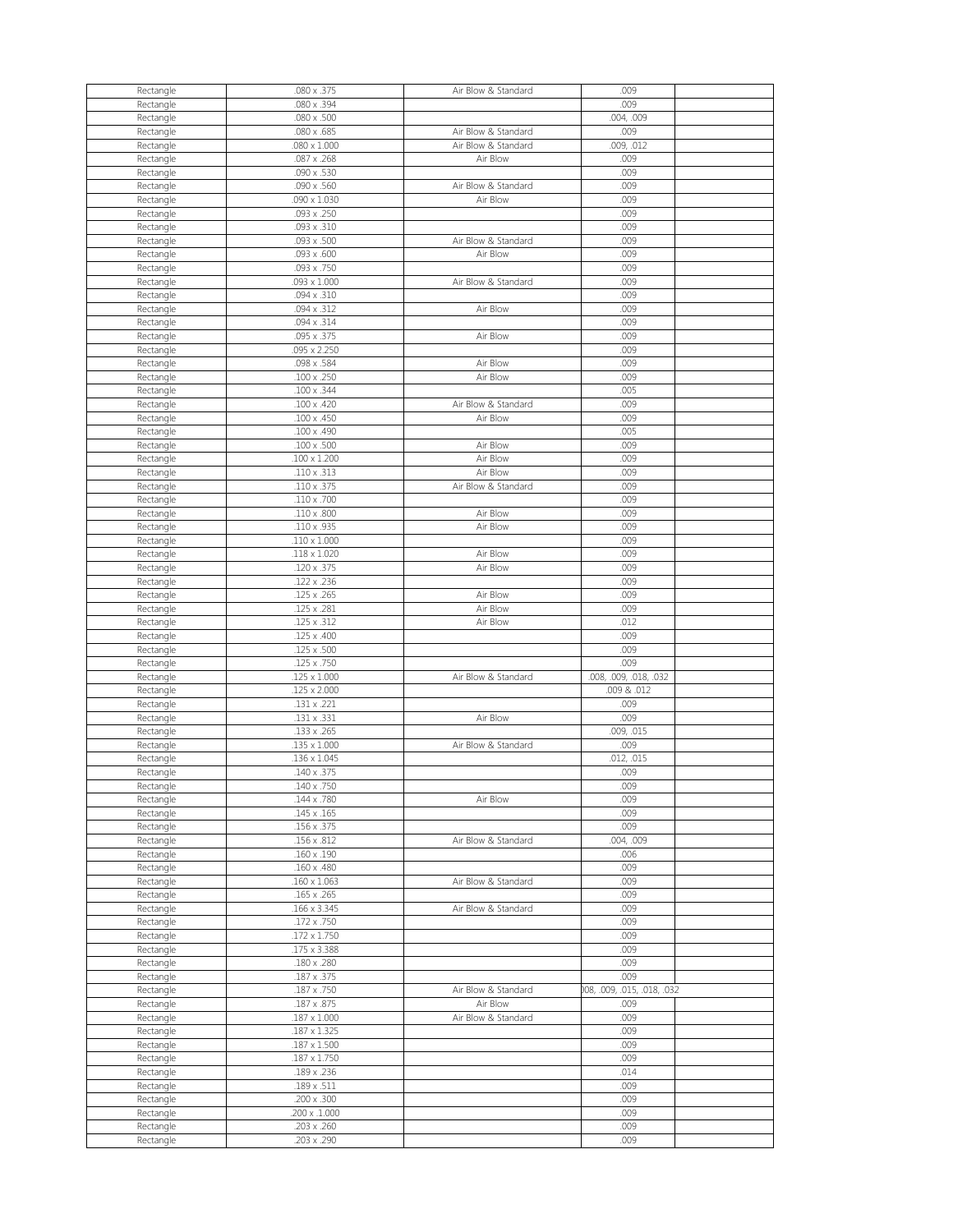| Rectangle              | .203 x 3.000                      |                     | .009                   |  |
|------------------------|-----------------------------------|---------------------|------------------------|--|
| Rectangle              | .218 x .590                       | Air Blow            | .009                   |  |
| Rectangle              | .218 x .750                       |                     | .009                   |  |
|                        |                                   |                     |                        |  |
| Rectangle              | $.218 \times 1.500$               |                     | .009                   |  |
| Rectangle              | .220 x .310                       |                     | .009                   |  |
| Rectangle              | .225 x 1.150                      | Air Blow            | .009                   |  |
| Rectangle              | .234 x .953                       |                     | .009                   |  |
| Rectangle              | .236 x .294                       |                     | .009                   |  |
|                        |                                   |                     |                        |  |
| Rectangle              | .236 x .500                       |                     | .009                   |  |
| Rectangle              | .240 x .312                       |                     | .009                   |  |
| Rectangle              | .241 x .563                       | Air Blow            | .009                   |  |
| Rectangle              | .242 x .680                       |                     | .009                   |  |
|                        | .242 x .690                       | Air Blow & Standard | .009                   |  |
| Rectangle              |                                   |                     |                        |  |
| Rectangle              | .250 x .312                       |                     | .009                   |  |
| Rectangle              | .250 x .375                       |                     | .009                   |  |
| Rectangle              | .250 x .500                       | Air Blow & Standard | .008, .009, .018, .032 |  |
| Rectangle              | .250 x .750                       |                     | .009                   |  |
|                        |                                   |                     |                        |  |
| Rectangle              | $.250 \times 1.000$               |                     | .008, .009, .018, .032 |  |
| Rectangle              | $.250 \times 1.161$               | Air Blow & Standard | .009                   |  |
| Rectangle              | $.250 \times 3.000$               |                     | .009                   |  |
| Rectangle              | .250 x 3.250                      |                     | .009                   |  |
|                        | $.250 \times 4.000$               | Vertical            | .009                   |  |
| Rectangle              |                                   |                     |                        |  |
| Rectangle              | $.250 \times 4.000$               | Horizontal          | .009                   |  |
| Rectangle              | .252 x 2.875                      |                     | .009                   |  |
| Rectangle              | .267 x .640                       |                     | .009                   |  |
| Rectangle              | .275 x .640                       |                     | .009                   |  |
|                        |                                   |                     | .009                   |  |
| Rectangle              | .275 x .850                       |                     |                        |  |
| Rectangle              | .281 x .688                       |                     | .009                   |  |
| Rectangle              | $.281 \times 1.000$               | Vertical            | .009                   |  |
| Rectangle              | .281 x 1.000                      | Horizontal          | .009                   |  |
| Rectangle              | .290 x .630                       |                     | .009                   |  |
|                        |                                   |                     |                        |  |
| Rectangle              | .300 x .346                       |                     | .009                   |  |
| Rectangle              | $.300 \times 1.000$               | Air Blow & Standard | .009                   |  |
| Rectangle              | $.312 \times .625$                |                     | .009                   |  |
| Rectangle              | .312 x 1.220                      |                     | .009                   |  |
| Rectangle              | .312 x 2.135                      |                     | .009                   |  |
|                        |                                   |                     |                        |  |
| Rectangle              | .315 x .561                       | Air Blow            | .009                   |  |
| Rectangle              | .315 x .567                       | Air Blow            | .009                   |  |
| Rectangle              | .315 x 1.220                      |                     | .009                   |  |
| Rectangle              | .320 x .750                       |                     | .009                   |  |
|                        | .320 x .875                       |                     | .009                   |  |
| Rectangle              |                                   |                     |                        |  |
| Rectangle              | .320 x 1.969                      |                     | .009                   |  |
| Rectangle              | .330 x 2.476                      |                     | .009                   |  |
| Rectangle              | .335 x .635                       |                     | .009                   |  |
| Rectangle              | .339 x .550                       |                     | .009                   |  |
|                        | .340 x 1.500                      |                     | .009                   |  |
| Rectangle              |                                   |                     |                        |  |
| Rectangle              | .354 x .748                       |                     | .009                   |  |
| Rectangle              | .354 x 1.024                      |                     | .009                   |  |
| Rectangle              | .356 x 1.426                      |                     | .010                   |  |
| Rectangle              | .375 x .500                       |                     | .009                   |  |
| Rectangle              | .375 x .620                       |                     | .009                   |  |
|                        |                                   |                     |                        |  |
| Rectangle              | .375 x .800                       |                     | .009                   |  |
| Rectangle              | .375 x 1.000                      |                     | .009                   |  |
| Rectangle              | .375 x 2.000                      |                     | .009                   |  |
| Rectangle              | .375 x 4.250                      |                     | .009                   |  |
| Rectangle              | .377 x .398                       |                     |                        |  |
|                        |                                   |                     |                        |  |
|                        |                                   |                     | .009                   |  |
| Rectangle              | .381 x 1.426                      |                     | .009                   |  |
| Rectangle              | .385 x .866                       |                     | .009                   |  |
| Rectangle              | .390 x 1.330                      |                     | .009                   |  |
|                        |                                   |                     |                        |  |
| Rectangle              | .396 x .596                       | Air Blow            | .009                   |  |
| Rectangle              | $.400 \times 1.500$               |                     | .009                   |  |
| Rectangle              | $.400 \times 1.600$               |                     | .009                   |  |
| Rectangle              | .404 x .572                       |                     | .009                   |  |
| Rectangle              | .406 x .812                       |                     | .009                   |  |
| Rectangle              | $.406 \times 1.000$               |                     | .009                   |  |
|                        |                                   |                     |                        |  |
| Rectangle              | .437 x .460                       |                     | .009                   |  |
| Rectangle              | $.437 \times 1.000$               |                     | .009                   |  |
| Rectangle              | .440 x .625                       |                     | .009                   |  |
| Rectangle              | .447 x 1.039                      |                     | .009                   |  |
| Rectangle              | .450 x 1.125                      |                     | .009                   |  |
|                        |                                   |                     |                        |  |
| Rectangle              | .454 X .719                       | Air Blow            | .009                   |  |
| Rectangle              | .458 x 2.435                      |                     | .012                   |  |
| Rectangle              | $.465 \times 1.000$               |                     | .009                   |  |
| Rectangle              | .472 x 1.732                      |                     | .009                   |  |
| Rectangle              | .488 x 1.500                      |                     | .009                   |  |
| Rectangle              | .490 x .520                       |                     | .009                   |  |
|                        |                                   |                     |                        |  |
| Rectangle<br>Rectangle | $.500 \times .691$<br>.500 x .930 | Air Blow            | .005<br>.009           |  |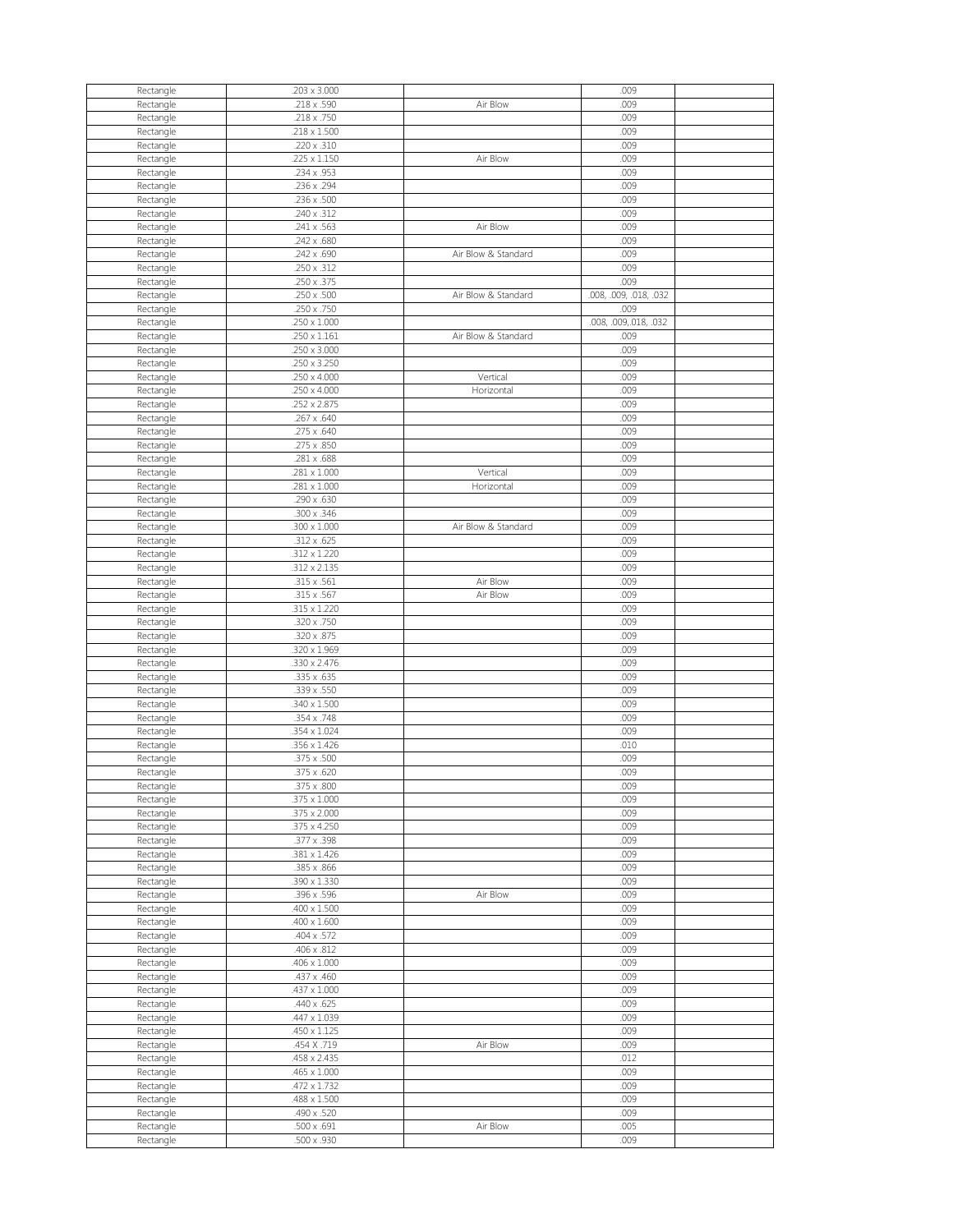| Rectangle              | $.500 \times 1.000$                   |                     | .008, .009, .018, .032 |  |
|------------------------|---------------------------------------|---------------------|------------------------|--|
| Rectangle              | $.500 \times 1.500$                   |                     | .009                   |  |
| Rectangle              | $.500 \times 1.690$                   |                     | .009                   |  |
| Rectangle              | .508 x .780                           | Air Blow            | .005                   |  |
| Rectangle              | .512 x .762                           |                     | .009                   |  |
| Rectangle              | .518 x .658<br>$.530 \times 1.065$    |                     | .009<br>.009           |  |
| Rectangle<br>Rectangle | $.530 \times 1.600$                   |                     | .009                   |  |
| Rectangle              | .535 x .550                           |                     | .006                   |  |
| Rectangle              | .537 x .590                           |                     | .009                   |  |
| Rectangle              | .540 x .740                           |                     | .009                   |  |
| Rectangle              | .540 x .850                           |                     | .009                   |  |
| Rectangle              | .545 x 2.300                          |                     | .009                   |  |
| Rectangle              | .555 x .684                           | Air Blow            | .015                   |  |
| Rectangle              | .562 x .750                           |                     | .009                   |  |
| Rectangle              | .562 x 1.250                          |                     | .009                   |  |
| Rectangle              | .562 x 2.870                          |                     | .009                   |  |
| Rectangle              | .565 X .660                           |                     | .009                   |  |
| Rectangle              | .571 X .637                           | Air Blow            | .009                   |  |
| Rectangle              | .580 x .748                           |                     | .009                   |  |
| Rectangle              | .580 x 1.969                          |                     | .009                   |  |
| Rectangle              | .591 x .669<br>.600 x .922            | Air Blow            | .009<br>.009           |  |
| Rectangle<br>Rectangle | $.600 \times 2.080$                   |                     | .006, .009             |  |
| Rectangle              | $.625 \times 1.000$                   |                     | .009                   |  |
| Rectangle              | $.625 \times 2.000$                   |                     | .009                   |  |
| Rectangle              | .626 x 2.746                          |                     | .004                   |  |
| Rectangle              | $.650 \times 1.600$                   |                     | .009                   |  |
| Rectangle              | $.655 \times 1.250$                   |                     | .009                   |  |
| Rectangle              | $.660 \times .812$                    |                     | .009                   |  |
| Rectangle              | $.686 \times 1.590$                   |                     | .009                   |  |
| Rectangle              | .700 x 1.750                          |                     | .009                   |  |
| Rectangle              | .720 x 3.250                          |                     | .009                   |  |
| Rectangle              | .740 x 1.390                          |                     | .010                   |  |
| Rectangle              | .750 x 2.870                          |                     | .009                   |  |
| Rectangle              | .754 x .988                           | Air Blow            | .009<br>.009           |  |
| Rectangle              | .758 x 3.377<br>.785 x 1.615          |                     | .009                   |  |
| Rectangle<br>Rectangle | $.790 \times 1.085$                   |                     | .009                   |  |
| Rectangle              | .850 x 1.969                          |                     | .009                   |  |
| Rectangle              | $.871 \times 1.204$                   |                     | .009                   |  |
| Rectangle              | $.880 \times 1.080$                   |                     | .008                   |  |
| Rectangle              | $.937 \times 1.000$                   |                     | .008                   |  |
| Rectangle              | $.937 \times 1.500$                   |                     | .009                   |  |
| Rectangle              | $.992 \times 1.574$                   |                     | .009                   |  |
| Rectangle              | $1.000 \times 1.375$                  |                     | .010                   |  |
| Rectangle              | $1.063 \times 2.610$                  |                     | .009                   |  |
| Rectangle              | $1.110 \times 1.300$                  |                     | .009                   |  |
| Rectangle              | $1.142 \times 1.592$                  |                     | .009                   |  |
| Rectangle              | 1.184 x 2.441                         |                     | .009                   |  |
| Rectangle              | 1.240 x 1.600                         |                     | .011                   |  |
| Rectangle              | $1.250 \times 2.120$<br>1.625 x 2.115 |                     | .009<br>.009           |  |
| Rectangle<br>Rectangle | .157 X .394                           |                     | .006                   |  |
| Rectangle              | .394 x .785                           |                     | .009                   |  |
| Rectangle              | .564 x .829                           | (Air Blow)          | .009                   |  |
| Round                  | 0.047                                 |                     | .008                   |  |
| Round                  | 0.049                                 | Air Blow            | .009                   |  |
| Round                  | 0.062                                 | Air Blow & Standard | .008, .009             |  |
| Round                  | 0.070                                 | Air Blow            | .008                   |  |
| Round                  | 0.071                                 | Air Blow            | .006                   |  |
| Round                  | 0.078                                 |                     | .009                   |  |
| Round                  | 0.081                                 |                     | .009                   |  |
| Round                  | 0.086                                 | Air Blow            | .009                   |  |
| Round                  | 0.089                                 | Air Blow & Standard | .009                   |  |
| Round                  | 0.093                                 |                     | .008, .018             |  |
| Round                  | 0.094                                 |                     | .009                   |  |
| Round<br>Round         | 0.098<br>0.101                        | Air Blow & Standard | .009<br>.009           |  |
| Round                  | 0.103                                 | Air Blow            | .009                   |  |
| Round                  | 0.106                                 | Air Blow & Standard | .008, .009             |  |
| Round                  | 0.111                                 | Air Blow            | .009                   |  |
| Round                  | 0.113                                 | Air Blow & Standard | .009                   |  |
| Round                  | 0.115                                 |                     | .009                   |  |
| Round                  | 0.118                                 |                     | .009                   |  |
| Round                  | 0.120                                 |                     | .008, .009             |  |
| Round                  | 0.122                                 |                     | .009                   |  |
| Round                  | 0.125                                 |                     | .008                   |  |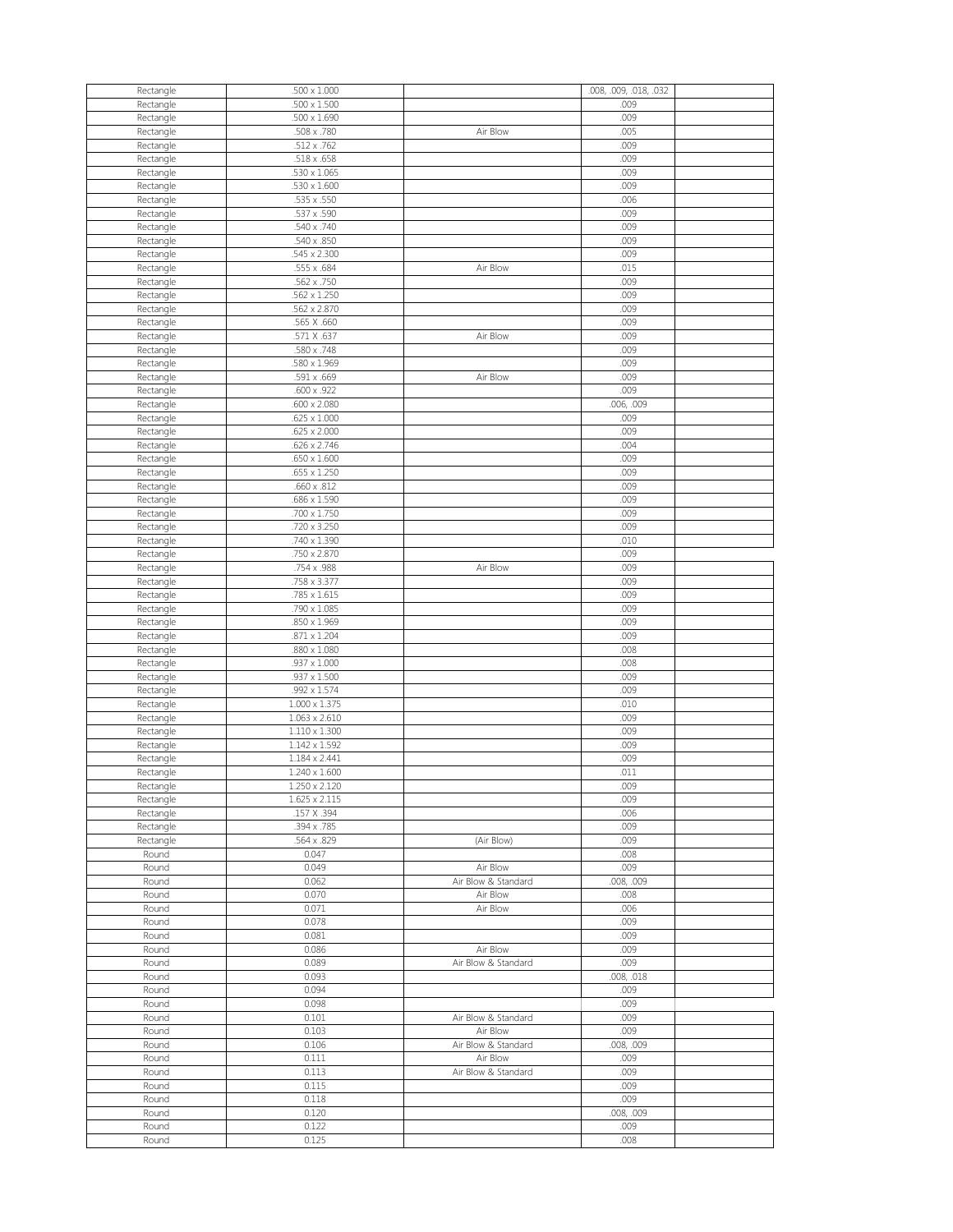| Round | 0.126 |                     | .009       |  |
|-------|-------|---------------------|------------|--|
|       |       |                     |            |  |
| Round | 0.127 |                     | .009       |  |
| Round | 0.128 |                     | .009       |  |
| Round | 0.130 |                     | .008       |  |
| Round | 0.131 |                     | .009       |  |
|       |       |                     |            |  |
| Round | 0.132 | Air Blow & Standard | .009       |  |
| Round | 0.134 | Air Blow            | .009       |  |
| Round | 0.136 |                     | .008, .009 |  |
| Round | 0.138 | Air Blow            | .009       |  |
| Round | 0.140 |                     | .008, .009 |  |
|       |       |                     |            |  |
| Round | 0.142 |                     | .009       |  |
| Round | 0.145 | Air Blow & Standard | .009       |  |
| Round | 0.146 |                     | .008       |  |
| Round | 0.149 |                     | .009       |  |
|       |       |                     |            |  |
| Round | 0.150 |                     | .008       |  |
| Round | 0.154 |                     | .009       |  |
| Round | 0.156 |                     | .008, .009 |  |
| Round | 0.159 | Air Blow            | .009       |  |
| Round | 0.160 | Air Blow            | .009       |  |
|       |       |                     |            |  |
| Round | 0.162 | Air Blow & Standard | .009       |  |
| Round | 0.166 |                     | .008       |  |
| Round | 0.168 |                     | .009       |  |
| Round | 0.171 |                     | .009       |  |
|       | 0.172 |                     |            |  |
| Round |       |                     | .008       |  |
| Round | 0.173 |                     | .009       |  |
| Round | 0.175 |                     | .009       |  |
| Round | 0.177 |                     | .009       |  |
| Round | 0.182 |                     | .009       |  |
|       |       |                     |            |  |
| Round | 0.184 |                     | .009       |  |
| Round | 0.187 |                     | .008       |  |
| Round | 0.189 |                     | .008       |  |
| Round | 0.190 |                     | .009       |  |
| Round | 0.193 |                     | .009       |  |
| Round | 0.195 |                     | .009       |  |
|       |       |                     |            |  |
| Round | 0.196 |                     | .009       |  |
| Round | 0.198 | Air Blow & Standard | .008, .009 |  |
| Round | 0.203 | Air Blow & Standard | .008, .009 |  |
| Round | 0.205 |                     | .009       |  |
| Round | 0.206 |                     | .008       |  |
|       |       |                     |            |  |
| Round | 0.208 |                     | .009       |  |
| Round | 0.209 |                     | .009       |  |
| Round | 0.215 |                     | .009       |  |
| Round | 0.218 |                     | .008, .009 |  |
| Round | 0.221 |                     | .009       |  |
| Round | 0.228 |                     | .008, .009 |  |
| Round | 0.230 |                     | .009       |  |
|       |       |                     |            |  |
| Round | 0.234 | Air Blow            | .009       |  |
| Round | 0.237 | Air Blow & Standard | .009       |  |
| Round | 0.238 |                     | .009       |  |
| Round | 0.242 |                     | .009       |  |
| Round | 0.245 |                     | .009       |  |
|       |       |                     |            |  |
| Round | 0.250 |                     | .009       |  |
| Round | 0.252 |                     | .009       |  |
| Round | 0.255 |                     | .009       |  |
| Round | 0.257 |                     | .008, .009 |  |
| Round | 0.260 | Air Blow & Standard | .009       |  |
|       |       |                     |            |  |
| Round | 0.265 | Air Blow & Standard | .008, .009 |  |
| Round | 0.267 |                     | .009       |  |
| Round | 0.272 |                     | .008       |  |
| Round | 0.273 |                     | .008, .009 |  |
| Round | 0.281 |                     | .008, .009 |  |
| Round | 0.284 |                     | .009       |  |
|       | 0.287 |                     | .009       |  |
| Round |       |                     |            |  |
| Round | 0.290 |                     | .008       |  |
| Round | 0.293 |                     | .009       |  |
| Round | 0.296 |                     | .008       |  |
| Round | 0.297 |                     | .009       |  |
| Round | 0.302 | Air Blow & Standard | .009       |  |
| Round | 0.312 |                     | .008, .009 |  |
|       |       |                     |            |  |
| Round | 0.316 |                     | .008, .018 |  |
| Round | 0.320 | Air Blow            | .009       |  |
| Round | 0.325 |                     | .009       |  |
| Round | 0.328 | Air Blow & Standard | .009       |  |
| Round | 0.334 |                     | .009       |  |
| Round | 0.343 |                     | .009       |  |
| Round | 0.346 |                     | .009       |  |
| Round |       |                     |            |  |
|       | 0.350 | Air Blow            | .009       |  |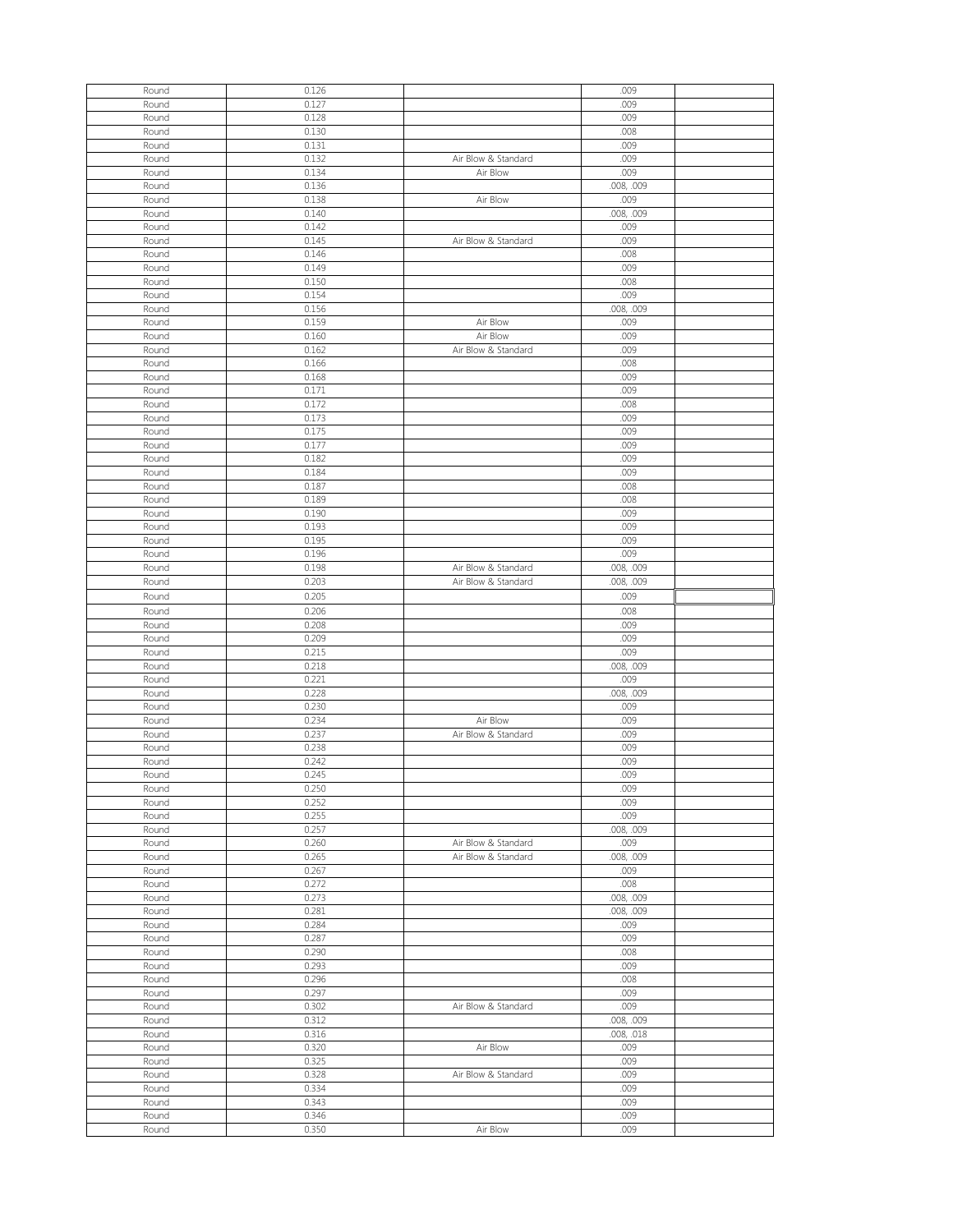| Round          | 0.360          |                     | .009                         |  |
|----------------|----------------|---------------------|------------------------------|--|
| Round          | 0.368          |                     | .009                         |  |
| Round          | 0.375          | Air Blow            | .009                         |  |
| Round          | 0.380          |                     | .009                         |  |
| Round          | 0.381          |                     | .009                         |  |
| Round          | 0.390          |                     | .008, .009, .012             |  |
| Round          | 0.392          |                     | .009                         |  |
| Round          | 0.396          |                     | .009                         |  |
| Round          | 0.398          |                     | .009                         |  |
| Round          | 0.406          |                     | .008, .009                   |  |
| Round          | 0.413          | Air Blow & Standard | .009                         |  |
| Round          | 0.421          |                     | .009                         |  |
| Round          | 0.430          |                     | .009                         |  |
| Round          | 0.437          |                     | .008, .009                   |  |
| Round          | 0.440          |                     | .008, .009                   |  |
| Round          | 0.445          |                     | .008, .009                   |  |
| Round          | 0.453          |                     | .008, .009                   |  |
| Round          | 0.462          | Air Blow            | .009                         |  |
| Round          | 0.468          |                     | .008, .009                   |  |
| Round          | 0.473          |                     | .009                         |  |
| Round          | 0.478          |                     | .009                         |  |
| Round          | 0.484          |                     | .008                         |  |
| Round          | 0.485          |                     | .009                         |  |
| Round          | 0.500          |                     | .004, .008, .009, .018, .032 |  |
| Round          | 0.502          |                     | .009                         |  |
| Round          | 0.505          |                     | .009                         |  |
| Round          | 0.506          |                     | .009                         |  |
| Round          | 0.515          |                     | .009                         |  |
| Round          | 0.520          |                     | .009                         |  |
| Round          | 0.530          | Air Blow            | .009                         |  |
| Round          | 0.551          |                     | .008                         |  |
| Round          | 0.562          |                     | .008, .009, .018             |  |
| Round          | 0.567          |                     | .009                         |  |
| Round          | 0.576          |                     | .009                         |  |
| Round          | 0.579          |                     | .009                         |  |
| Round          | 0.582          |                     | .009                         |  |
| Round          | 0.594          |                     | .009                         |  |
| Round          | 0.600          | Air Blow & Standard | .009                         |  |
| Round          | 0.615          |                     | .009                         |  |
|                |                |                     |                              |  |
| Round          | 0.625          |                     | .008, 009, 018, .032         |  |
| Round          | 0.630          | Air Blow            | .009                         |  |
| Round          | 0.634          |                     | .009                         |  |
| Round          | 0.640          |                     | .009                         |  |
| Round          | 0.656          |                     | .009                         |  |
| Round          | 0.671          |                     | .009                         |  |
| Round          | 0.687          |                     | .008, 009, 018, .032         |  |
| Round          | 0.693          | Air Blow            | .009                         |  |
| Round          | 0.700          |                     | .012                         |  |
| Round          | 0.718          | Air Blow            | .009                         |  |
| Round          | 0.723          |                     |                              |  |
| Round          | 0.727          |                     | .009                         |  |
| Round          |                |                     |                              |  |
| Round          | 0.730<br>0.739 |                     | .008, .018<br>.009           |  |
| Round          | 0.747          |                     | .010                         |  |
| Round          | 0.750          | Air Blow & Standard | .008, 009, 018, .032         |  |
| Round          | 0.755          | Air Blow            | .009                         |  |
| Round          | 0.763          |                     | .014                         |  |
| Round          | 0.770          |                     | .009                         |  |
| Round          | 0.781          |                     | .008, .018                   |  |
| Round          | 0.787          |                     | .009                         |  |
| Round          | 0.797          |                     | .009                         |  |
| Round          | 0.805          |                     | .009                         |  |
| Round          | 0.812          |                     |                              |  |
| Round          | 0.820          |                     | .008, .009, .018<br>.009     |  |
| Round          | 0.830          |                     | .009                         |  |
| Round          | 0.843          |                     | .009                         |  |
| Round          | 0.860          |                     | .009                         |  |
| Round          | 0.866          |                     | .012                         |  |
| Round          | 0.871          |                     | .009                         |  |
| Round          | 0.875          |                     | .008, .009, .018, .032       |  |
| Round          | 0.880          |                     | .009                         |  |
| Round          | 0.886          |                     | .009                         |  |
| Round          | 0.890          |                     | .009                         |  |
| Round          | 0.900          |                     | .004                         |  |
| Round          | 0.906          |                     | .009                         |  |
| Round          | 0.920          |                     | .009                         |  |
|                |                |                     |                              |  |
| Round<br>Round | 0.926<br>0.937 | Air Blow            | .012<br>.009                 |  |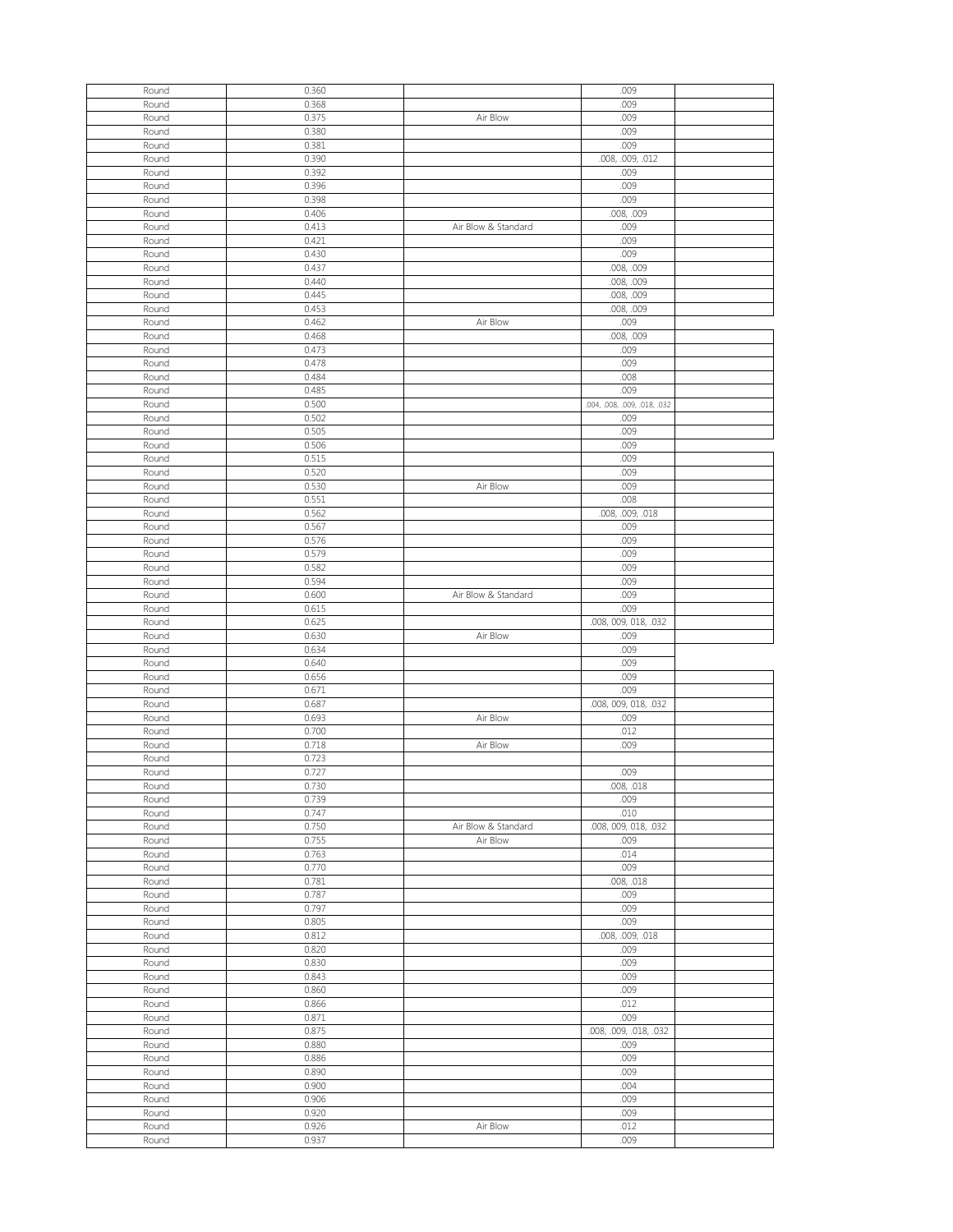| Round          | 0.945          |                     | .009                         |  |
|----------------|----------------|---------------------|------------------------------|--|
|                |                |                     |                              |  |
| Round          | 0.950          |                     | .009                         |  |
| Round          | 0.960          |                     | .009                         |  |
| Round          | 0.985          |                     | .009                         |  |
| Round          | 1.000          | Air Blow & Standard | .008, .009, .018, .032       |  |
| Round          | 1.010          |                     | .009                         |  |
| Round          | 1.016          |                     | .009                         |  |
|                |                |                     |                              |  |
| Round          | 1.031          |                     | .009                         |  |
| Round          | 1.046          |                     | .004, .009                   |  |
| Round          | 1.062          |                     | .006, .008, .009, .018       |  |
| Round          | 1.078          |                     | .009                         |  |
| Round          | 1.100          |                     | .009                         |  |
|                |                |                     |                              |  |
| Round          | 1.115          |                     | .009                         |  |
| Round          | 1.125          |                     | .006, .008, .009, .018       |  |
| Round          | 1.128          |                     | .009                         |  |
| Round          | 1.156          |                     | .009                         |  |
| Round          | 1.180          |                     | .009                         |  |
| Round          | 1.196          |                     | .009                         |  |
| Round          | 1.218          |                     | .008, 009, .018              |  |
| Round          | 1.230          |                     | .008                         |  |
|                |                |                     |                              |  |
| Round          | 1.240          |                     | .009                         |  |
| Round          | 1.250          | Air Blow & Standard | .008, .009, .015, .018, .032 |  |
| Round          | 1.265          |                     | .009                         |  |
| Round          | 1.285          |                     | .009                         |  |
| Round          | 1.300          |                     | .006                         |  |
| Round          | 1.312          |                     | .009                         |  |
| Round          | 1.330          |                     | .009                         |  |
|                |                |                     |                              |  |
| Round          | 1.346          |                     | .004, .009                   |  |
| Round          | 1.375          |                     | .008, 009, 018, .032         |  |
| Round          | 1.390          |                     | .009                         |  |
| Round          | 1.406          |                     | .008, .018                   |  |
| Round          | 1.437          |                     | .009                         |  |
| Round          | 1.457          |                     | .012                         |  |
|                |                |                     |                              |  |
| Round          | 1.500          |                     | .006, .008, .009             |  |
| Round          | 1.507          |                     | .009                         |  |
| Round          | 1.510          |                     | .012                         |  |
| Round          | 1.535          |                     | .009                         |  |
| Round          | 1.563          |                     | .008                         |  |
| Round          | 1.564          |                     | .008, .016                   |  |
|                |                |                     |                              |  |
|                |                |                     |                              |  |
| Round          | 1.594          |                     | .006                         |  |
| Round          | 1.625          |                     | .008, .009, .018             |  |
| Round          | 1.630          |                     | .009                         |  |
| Round          | 1.700          |                     | .009                         |  |
| Round          | 1.738          |                     | .009                         |  |
| Round          | 1.750          |                     | .008, .009, .018             |  |
|                |                |                     |                              |  |
| Round          | 1.772          |                     | .009                         |  |
| Round          | 1.790          |                     | .009                         |  |
| Round          | 1.810          |                     | .009                         |  |
| Round          | 1.860          |                     | .009                         |  |
| Round          | 1.875          |                     | .006, .008, .009, .018       |  |
| Round          | 1.930          |                     | .009                         |  |
| Round          | 2.000          |                     | .008, .015, .022             |  |
| Round          | 2.025          |                     | .012                         |  |
|                |                |                     |                              |  |
| Round          | 2.093          |                     | .009                         |  |
| Round          | 2.109          |                     | .009                         |  |
| Round          | 2.125          |                     | .008, .009                   |  |
| Round          | 2.156          |                     | .009                         |  |
| Round          | 2.165          |                     | .009                         |  |
| Round          | 2.187          |                     | .009                         |  |
| Round          | 2.205          |                     | .006                         |  |
| Round          | 2.250          |                     | .009                         |  |
|                |                |                     |                              |  |
| Round          | 2.285          |                     | .009                         |  |
| Round          | 2.296          |                     | .009                         |  |
| Round          | 2.345          |                     | .005                         |  |
| Round          | 2.350          |                     | .009                         |  |
| Round          | 2.375          |                     | .009                         |  |
| Round          | 2.443          |                     | .009                         |  |
| Round          | 2.500          |                     | .008, .009, .018             |  |
| Round          | 2.562          |                     | .009                         |  |
|                |                |                     |                              |  |
| Round          | 2.625          |                     | .006                         |  |
| Round          | 2.656          |                     | .009                         |  |
| Round          | 2.687          |                     | .009                         |  |
| Round          | 2.750          |                     | .009                         |  |
| Round          | 2.835          |                     | .009                         |  |
| Round          | 2.875          |                     | .009                         |  |
| Round          | 2.920          |                     | .009                         |  |
|                |                |                     |                              |  |
| Round<br>Round | 3.000<br>3.015 |                     | .009<br>.018                 |  |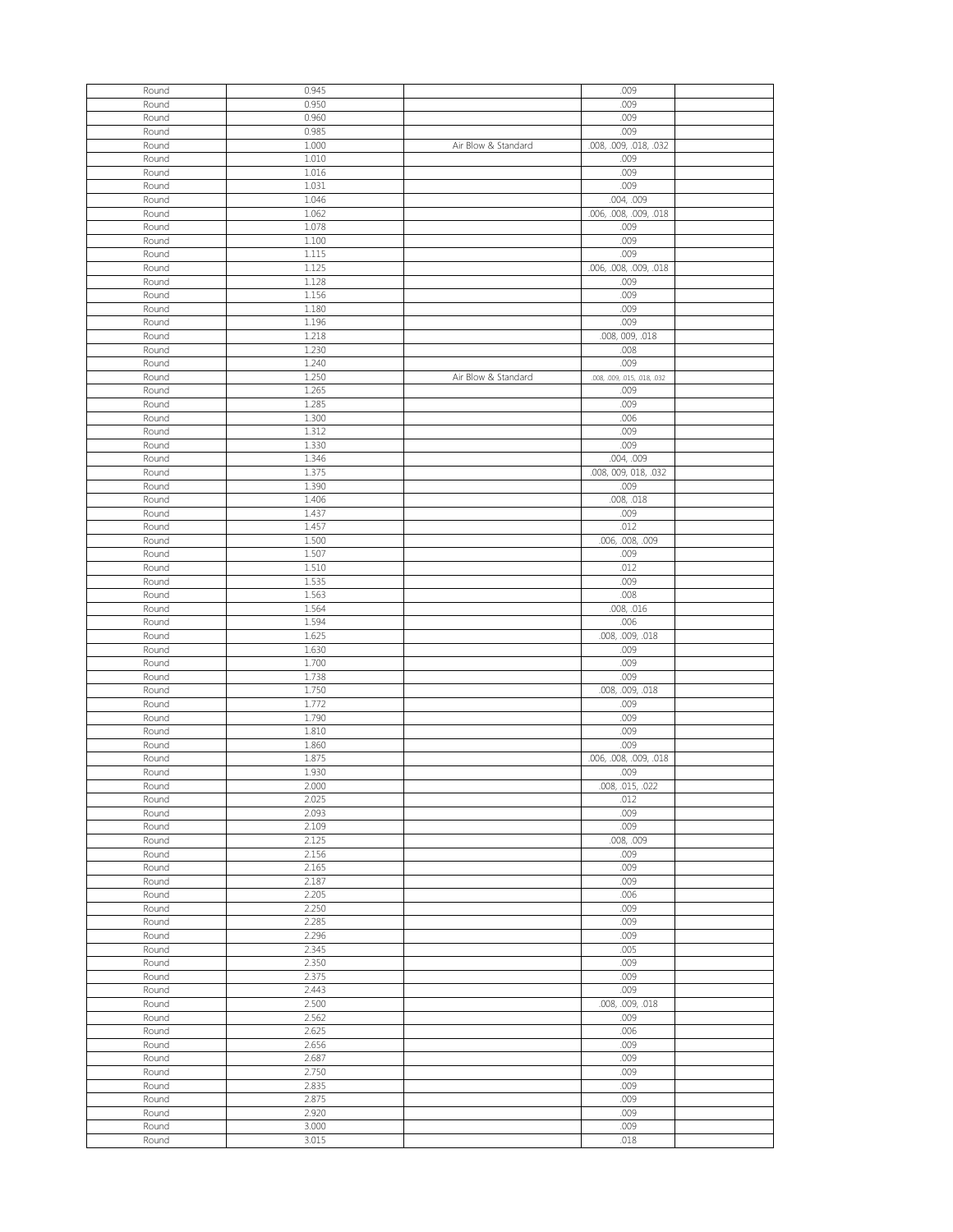| Round                 |                      |                  |  |
|-----------------------|----------------------|------------------|--|
|                       | 3.071                | .009             |  |
| Round                 | 3.250                | .009             |  |
| Round                 | 3.375                | .005             |  |
|                       |                      |                  |  |
| Round                 | 3.500                | .008, .009       |  |
| Round                 | 3.710                | .009             |  |
| Round                 | 3.750                | .009             |  |
|                       |                      |                  |  |
| Round                 | 4.000                | .009             |  |
| Round                 | 4.020                | .009             |  |
|                       |                      |                  |  |
| Round                 | 4.070                | .015             |  |
| Round                 | 4.080                | .006             |  |
|                       |                      |                  |  |
| Round                 | 4.100                | .010             |  |
| Round                 | 4.375                | .006             |  |
|                       | 4.425                | .015             |  |
| Round                 |                      |                  |  |
| Round                 | 4.500                | .006             |  |
| Single D              | $.180 \times .197$   | .009             |  |
|                       |                      |                  |  |
| Single D              | .234 x .250          | .009             |  |
| Single D              | .241 x .258          | .009             |  |
|                       |                      |                  |  |
| Single D              | .277 x .292          | .007             |  |
| Single D              | .295 x .316          | .009             |  |
|                       |                      |                  |  |
| Single D              | .297 x 330           | .009             |  |
| Single D              | .323 x .362          | .009             |  |
|                       | .340 x .375          | .009             |  |
| Single D              |                      |                  |  |
| Single D              | .348 x .377          | .009             |  |
| Single D              | .348 x .384          | .009             |  |
|                       |                      |                  |  |
| Single D              | .352 x .380          | .009             |  |
| Single D              | .355 x .390          | .009             |  |
|                       |                      |                  |  |
| Single D              | .361 x .389          | .009             |  |
| Single D              | .377 x .378          | .009             |  |
|                       |                      |                  |  |
| Single D              | .415 x .438          | .009             |  |
| Single D              | .418 x .442          | .008             |  |
|                       | .440 x .480          | .009             |  |
| Single D              |                      |                  |  |
| Single D              | .450 x .475          | .009             |  |
| Single D              | .458 x .468          | .009             |  |
|                       |                      |                  |  |
| Single D              | $.470 \times .512$   | .009             |  |
| Single D              | .471 x .505          | .009             |  |
|                       |                      |                  |  |
| Single D              | .475 x.520           | .009             |  |
| Single D              | .475 x .630          | .009             |  |
|                       |                      |                  |  |
| Single D              | .478 x .508          | .009             |  |
| Single D              | .480 x .510          |                  |  |
| Single D              | .486 x .516          |                  |  |
|                       |                      |                  |  |
| Single D              | .485 x.500           | .009             |  |
| Single $\overline{D}$ | .490 x .543          | .009             |  |
|                       |                      |                  |  |
| Single D              | .494 x .528          | .009             |  |
|                       |                      | .009             |  |
|                       |                      |                  |  |
| Single D              | .512 x .590          |                  |  |
| Single D              | .532 x .563          | .009             |  |
| Single D              | .555 x .580          | .009             |  |
|                       |                      |                  |  |
| Single D              | .570 x .625          | .005             |  |
| Single D              | $.582 \times .610$   | .009             |  |
|                       |                      |                  |  |
| Single D              | .585 x .625          | .009             |  |
| Single D              | .587 x .615          | .009             |  |
| Single D              | .590 x .635          | .009             |  |
|                       |                      |                  |  |
| Single D              | .690 x .780          | .009             |  |
| Single D              | .700 x .750          | .009             |  |
|                       |                      | .009             |  |
| Single D              | .750 x .790          |                  |  |
| Single D              | .750 x .820          | .009             |  |
| Single D              | .781 x .843          | .009             |  |
|                       |                      |                  |  |
| Single D              | .824 x .895          | .009             |  |
| Single D              | .911 x .980          | .005             |  |
|                       | .919 x .992          |                  |  |
| Single D              |                      |                  |  |
| Single D              | $.955 \times 1.017$  | .009             |  |
| Single D              | $1.080 \times 1.145$ | .009             |  |
|                       |                      |                  |  |
| Single D              | $1.330 \times 1.395$ | .009             |  |
| Single D              | $1.820 \times 1.896$ | .009             |  |
|                       | 0.080                | .009             |  |
| Square                |                      |                  |  |
| Square                | 0.100                | .009             |  |
| Square                | 0.125                | .006, .009, .012 |  |
|                       |                      |                  |  |
| Square                | 0.133                | .009             |  |
| Square                | 0.138                | .009             |  |
|                       |                      |                  |  |
| Square                | 0.140                | .009             |  |
| Square                | 0.156                | .004, .009       |  |
| Square                | 0.160                | .009             |  |
|                       |                      |                  |  |
| Square                | 0.188                | .009 & .012      |  |
| Square                | 0.203                | .003, .004, .009 |  |
|                       |                      |                  |  |
| Square                | 0.218                | .009             |  |
| Square                | 0.250                | .009             |  |
|                       | 0.278                | .009             |  |
| Square                |                      |                  |  |
| Square<br>Square      | 0.281<br>0.290       | .009<br>.009     |  |